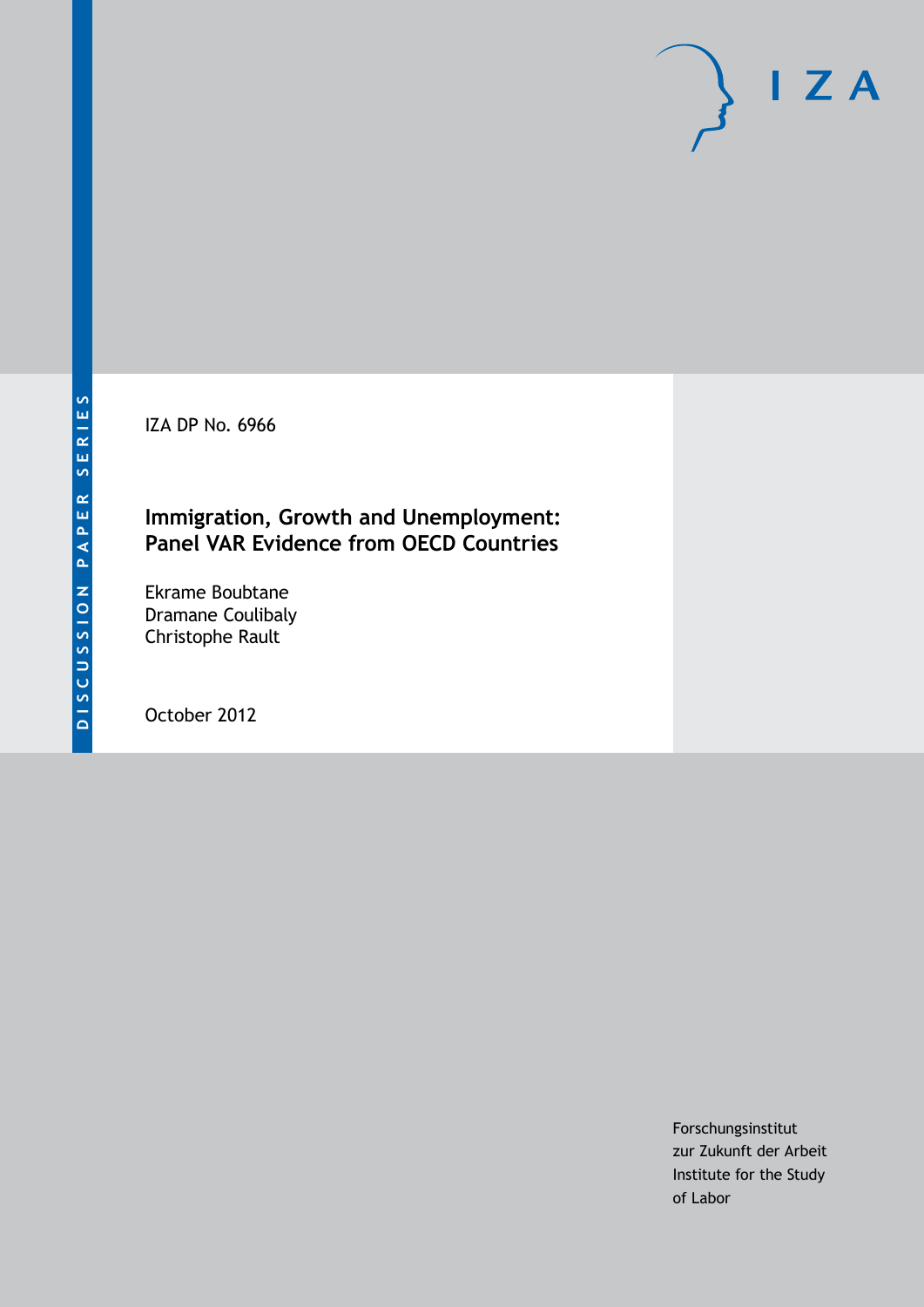# **Immigration, Growth and Unemployment: Panel VAR Evidence from OECD Countries**

#### **Ekrame Boubtane**

*CERDI-University of Auvergne, CES-University of Paris 1*

#### **Dramane Coulibaly**

*EconomiX-CNRS, University of Paris Ouest*

#### **Christophe Rault**

*LEO, University of Orléans, CESifo and IZA*

Discussion Paper No. 6966 October 2012

IZA

P.O. Box 7240 53072 Bonn Germany

Phone: +49-228-3894-0 Fax: +49-228-3894-180 E-mail: [iza@iza.org](mailto:iza@iza.org)

Any opinions expressed here are those of the author(s) and not those of IZA. Research published in this series may include views on policy, but the institute itself takes no institutional policy positions. The IZA research network is committed to the IZA Guiding Principles of Research Integrity.

The Institute for the Study of Labor (IZA) in Bonn is a local and virtual international research center and a place of communication between science, politics and business. IZA is an independent nonprofit organization supported by Deutsche Post Foundation. The center is associated with the University of Bonn and offers a stimulating research environment through its international network, workshops and conferences, data service, project support, research visits and doctoral program. IZA engages in (i) original and internationally competitive research in all fields of labor economics, (ii) development of policy concepts, and (iii) dissemination of research results and concepts to the interested public.

<span id="page-1-0"></span>IZA Discussion Papers often represent preliminary work and are circulated to encourage discussion. Citation of such a paper should account for its provisional character. A revised version may be available directly from the author.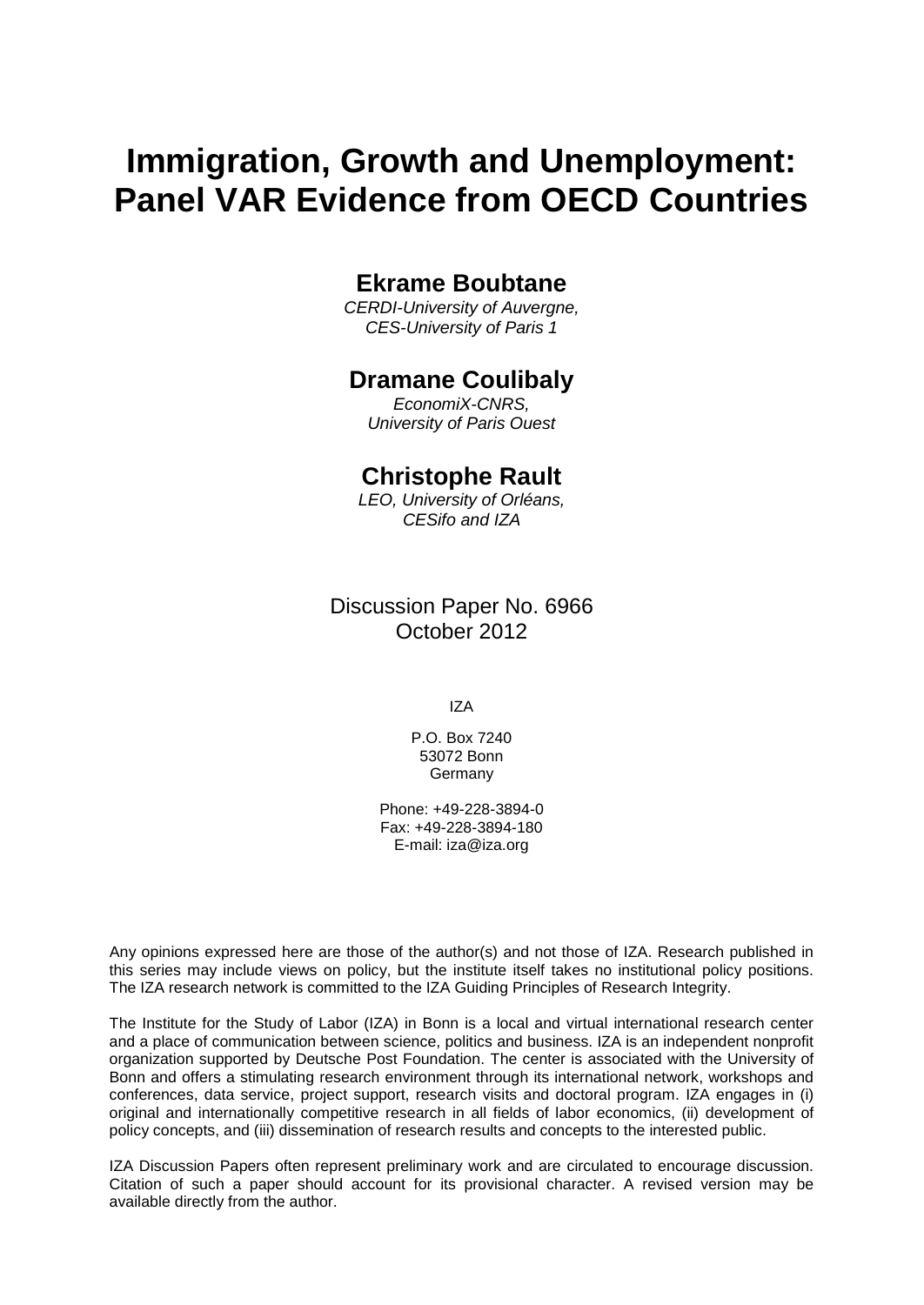IZA Discussion Paper No. 6966 October 2012

# **ABSTRACT**

## **Immigration, Growth and Unemployment: Panel VAR Evidence from OECD Countries[1](#page-1-0)**

This paper examines empirically the interaction between immigration and host country economic conditions. We employ panel VAR techniques to use a large annual dataset on 22 OECD countries over the period 1987-2009. The VAR approach allows to addresses the endogeneity problem by allowing the endogenous interaction between the variables in the system. Our results provide evidence of migration contribution to host economic prosperity (positive impact on GDP per capita and negative impact on aggregate unemployment, nativeand foreign-born unemployment rates). We also find that migration is influenced by host economic conditions (migration responds positively to host GDP per capita and negatively to host total unemployment rate).

JEL Classification: E20, F22, J61

Keywords: immigration, growth, unemployment, panel VAR

Corresponding author:

Christophe Rault CNRS UMR 6221 University of Orléans Rue de Blois-B.P.6739 45067 Orléans Cedex 2 France E-mail: [christophe.rault@univ-orleans.fr](mailto:christophe.rault@univ-orleans.fr)

 $1$  We are very grateful to two anonymous referees for their useful comments and suggestions. We are also grateful to the participants of INFER Workshops (in Orleans) on Regional Competitiveness and International Factors Movements for very helpful comments and suggestions on a previous version of this paper. Usual disclaimer applies.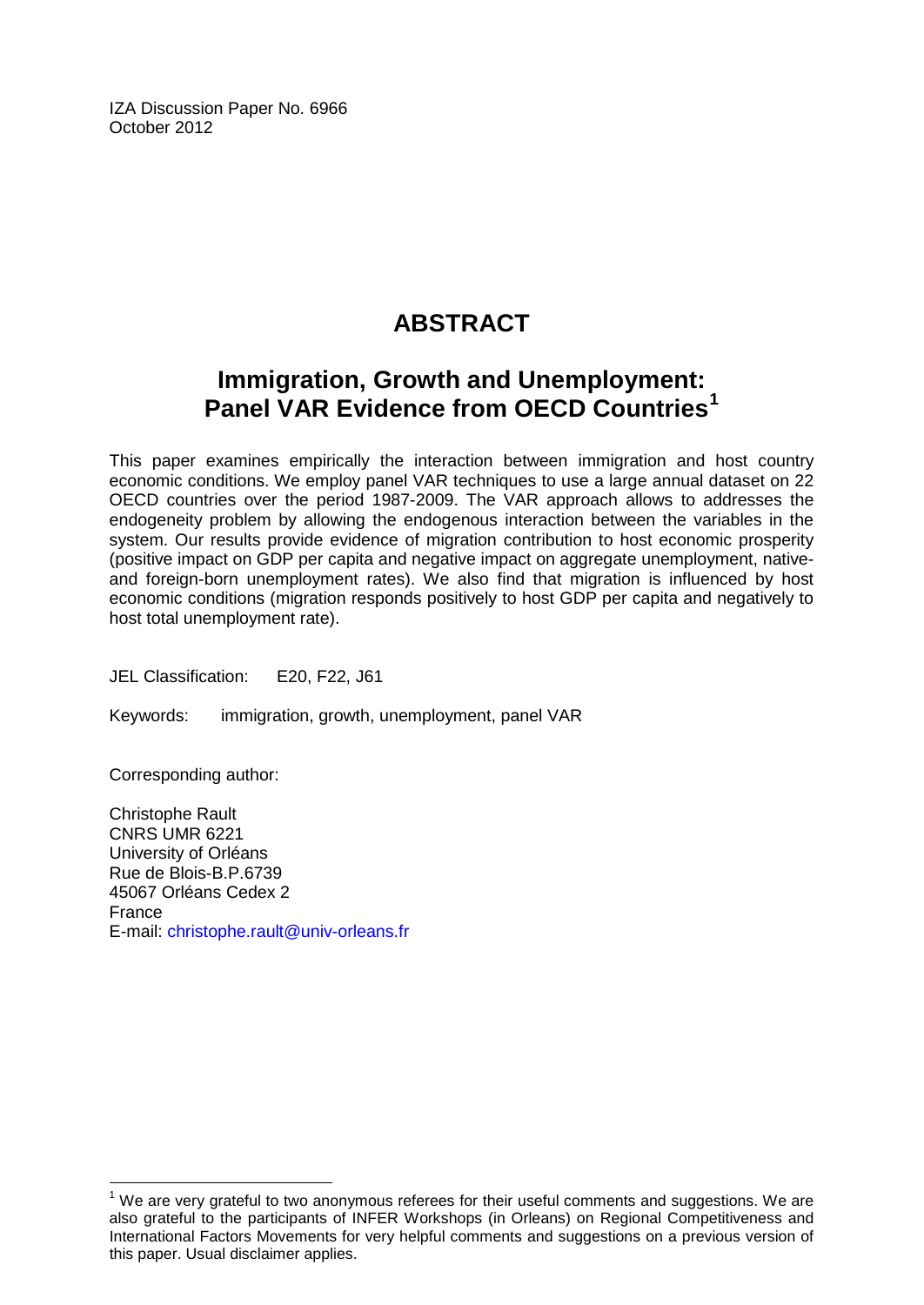## 1 Introduction

International labour migration to OECD countries has increased significantly over past decades. Net migration, - the number of migrants arriving in OECD countries minus those leaving, - reached almost three million migrants on average over the period 1987 to 2009 (see Table A-1 and Figure A-1). With aging populations and the decline in the percentage of young people in the labour force, more labour migration will be needed in the future in many OECD countries. Immigration helps to expand the working age population, and is its principal source of growth in Europe (OECD, 2006). Immigration therefore contributes to the stabilization of the working age population and attenuates the consequences of the aging of populations (Blanchet, 2002; Chojnicki, 2005).

At the same time, the increasing share of migrants in the labour force raises concerns about the impact of international immigration on economic conditions in the host countries.

The theoretical studies on the effects of immigration on unemployment do not establish unanimous results. Harris and Todaro (1970) employs a twosector model of migration and unemployment to describe the possible negative effects of immigration on native-born unemployment. However, Ortega (2000) provides a theoretical rationale for the positive effects of immigration on the native-born unemployment rate. Generally, the empirical studies on the impact of immigration on labour market in host countries conclude that migration flows do not reduce the labour market prospects of natives. This is the case for the empirical studies based on the spatial correlation approach (Simon et al. (1993) for USA; Pischke and Velling (1997) for Germany; Dustmann et al. (2005) for U.K.). Contrary to the studies mentioned above, which were conducted at the country level, Angrist and Kugler (2003) use a panel of 18 European countries from 1983 to 1999 and find a slightly negative impact of immigrants on native-born labour market employment. Jean and Jimenez (2007) evaluate the unemployment impact of immigration (and its link with product and labour market policies) in 18 OECD countries over the period 1984 to 2003, and they do not find any permanent effect of immigration.

Some theoretical studies examine the impact of immigrants on growth and conclude that the effects of migration on economic growth depend on the skill composition of the immigrants (Dolado et al., 1994; Barro and Sala-i-Martin, 1995. The more that More migrants are educated, the more immigration has a positive effect on the economic growth in the host country. Estimating an augmented Solow model on data from OECD economies during the period 1960 to 1985, Dolado et al. (1994) find that because of their human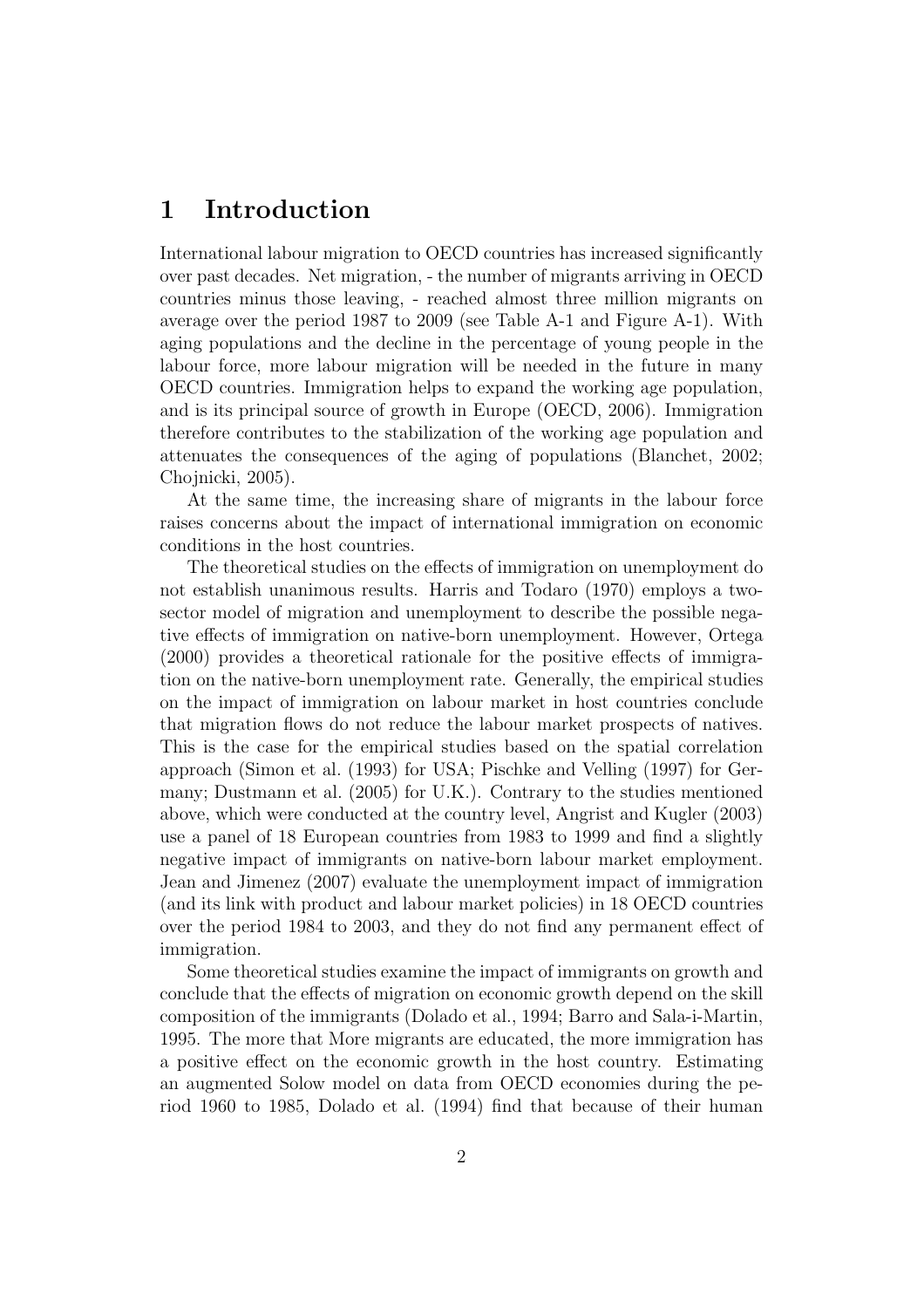capital content, migration inflows have less than half the negative impact of comparable natural population increases. Ortega and Peri (2009) estimate a pseudo-gravity model on 14 OECD countries over the period 1980 to 2005 and find that immigration does not affect income per capita.

Since economic conditions in the destination countries can affect migration, some empirical papers address this endogeneity problem using Instrumental Variables. Generally empirical studies which use the spatial correlation approach exploit previous information concerning immigrant settlement as an instrumental variable (Card, 2007). An alternative approach is to use natural experiments in order to avoid the endogeneity problem. Migration flows may be attributable to political rather than economic factors (Card, 1990 for the Mariel Boatlift, and Hunt (1992) for the repatriation of Pieds-Noirs from Algeria into France). A further approach is to use time-series analysis in order to address the endogeneity interaction between immigration and host country economic conditions. Several studies examine the causal link between immigration and unemployment (Pope and Withers (1985) for Australia; Marr and Siklos (1994) and Islam (2007) for Canada). These studies find no evidence of migration causing higher average rates of unemployment, but find evidence that host country unemployment has a negative impact on immigration. In this line, Morley (2006) examines the causal link between migration and per capita GDP, and finds evidence of a long-run causality running from per capita GDP to immigration using data for Australia, Canada and USA. These results are in line with the findings of studies on the determinants of migration flows (Gross and Schmitt, 2012; Bertoli and Fernández-Huertas, 2011; Mayda, 2010).

This paper is related to the extensive literature on the economic impact of immigration in host countries. Specifically, this paper is in line with previously cited studies on the endogenous interaction between immigration and host country economic conditions. All these analyses are based on an individual country framework. Our paper contributes to this existing literature on the endogenous interaction between immigration and host country economic conditions by using a panel vector autoregression (panel VAR) approach. The panel VAR approach allows us to use a large annual dataset for 22 OECD countries over the period 1987 to 2009. The VAR approach addresses the endogeneity problem by allowing for the endogenous interaction between the variables in the system. In other words, the VAR approach takes into account the fact that migration can have an impact on the economy of a host country; at the same time, migration can be influenced by host country economic conditions. Our study is similar to a recent work by Damette and Fromentine (2013) which examine the interaction between immigration and host country labour market (wages and unemployment) for 14 OECD coun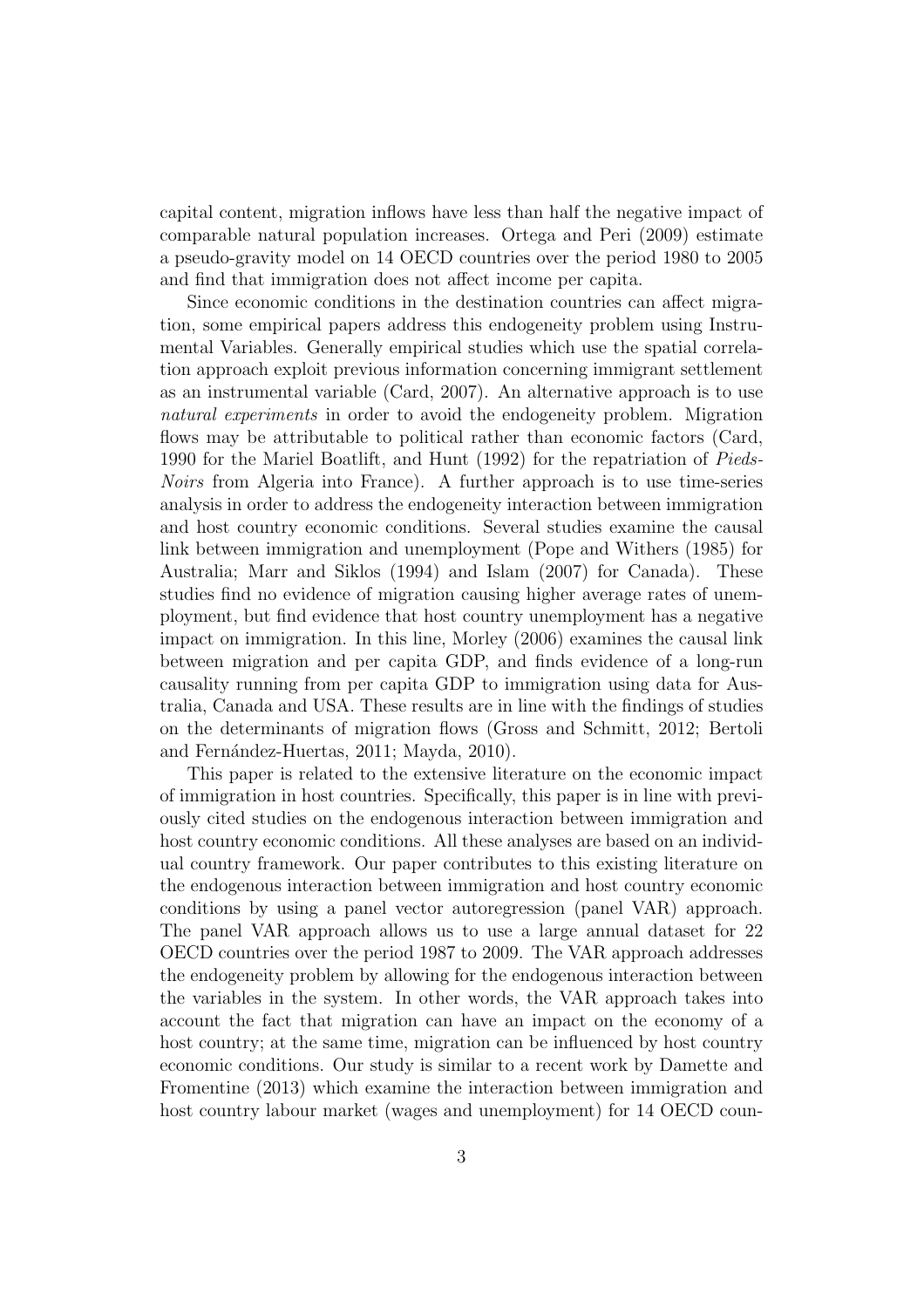tries using panel methodology. Our study is relatively close to the work by Barcellos (2010) that employs a panel VAR methodology on US states to examine the interaction between immigration and wages. Contrary to Damette and Fromentine (2013) and Barcellos (2010), we estimate a 3-variable VAR which includes immigration rate, host country GDP per capita, and variables for employment opportunities in the host country (total unemployment, total employment, native-born unemployment or foreign-born unemployment rates). We use GDP per capita to examine whether migration can contribute to economic growth in the host country. Moreover, we use different measures of employment opportunities in the host country. First, we use total unemployment rate to examine the interaction between migration and unemployment. Second, we use total employment rate instead of total unemployment rate, to control for the influence of immigrants on participation. Third, the native-born unemployment rate is used to examine the main concern in the host countries, which is the worry about the potential adverse impact of immigration on employment opportunities of native-born residents. Finally, we consider the foreign-born unemployment rate to examine the response of migration to the unemployment rate of foreign-born persons (foreign-born persons can decide to migrate to a country or leave it if their employment opportunities are bad $)^{1}$ .

Our results show evidence of a bidirectional relationship between immigration flows and host country economic conditions. More precisely, we find a positive bidirectional relationship between immigration and host country GDP per capita, and a negative bidirectional relationship between immigration and host country total unemployment rate. Therefore, migration inflows contribute to host country economic prosperity (positive impact on GDP per capita and negative impact on total unemployment rate). This may reflect the high skill levels of migrants in recent decades. As mentioned above, the more migrants are educated, the more immigration has a positive effect on economic growth in the host country. We also find a positive impact of migration on host country total employment rate, indicating that the negative impact of migration on total unemployment rate is not due to the fact that migration discourages job seekers. Moreover, like total unemployment, immigration negatively influences both native- and foreign-born unemployment rates. However, contrary to total unemployment rate, migration does not respond to native- and foreign-born unemployment rates. Therefore, our results show that the main concern in host countries about the adverse impact of immigration on employment opportunities of native-born persons is not confirmed. Further, our results indicate that foreign-born persons decide

<sup>&</sup>lt;sup>1</sup>We thank an anonymous referee for suggesting us this point.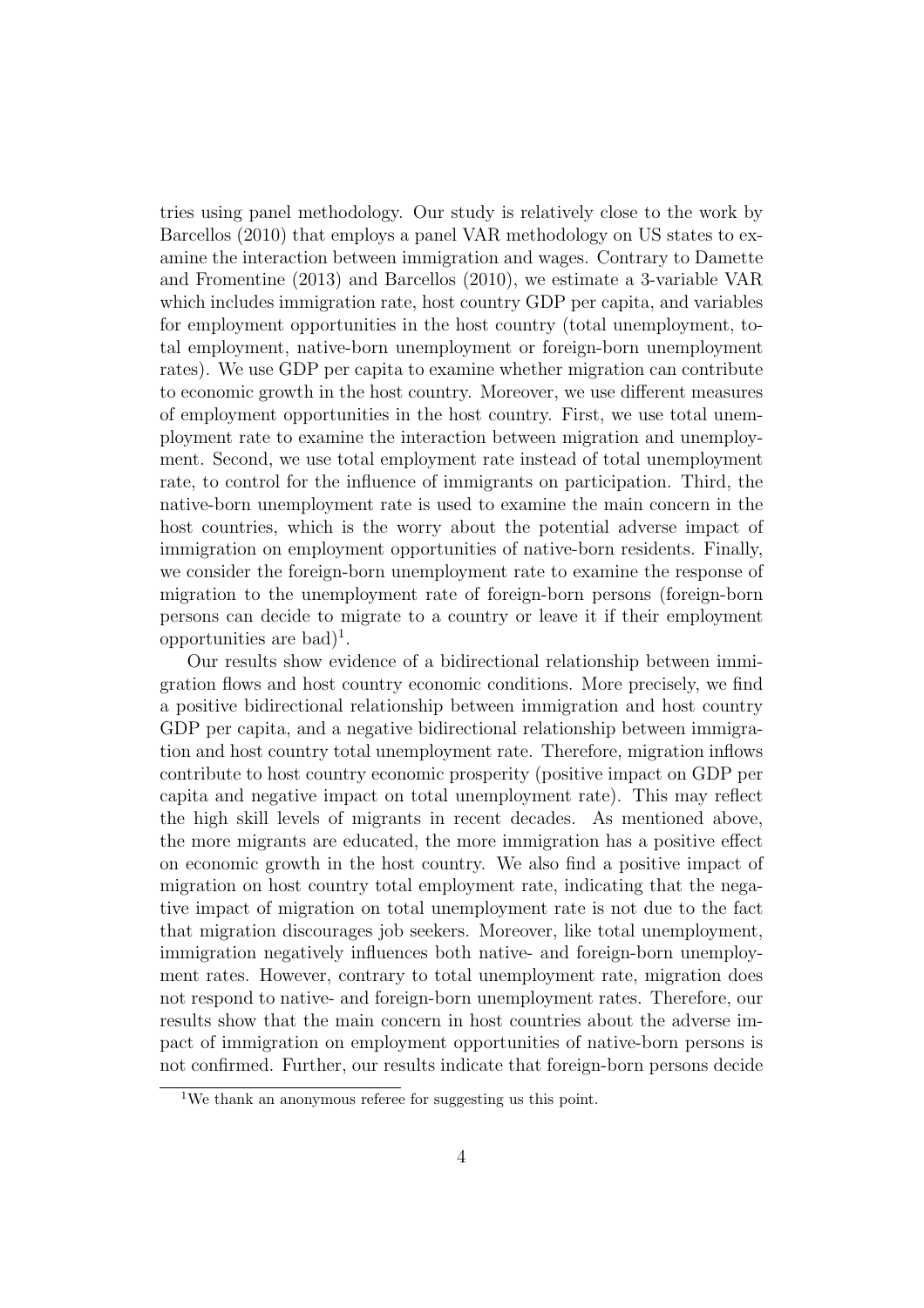to migrate to a country or leave it because of bad employment opportunities at the aggregate level.

The remainder of the paper is organized as follows. Section 2 presents the econometric methodology. Section 3 describes the data used in the empirical investigation. Section 4 describes the empirical results and their interpretation. Finally, Section 5 concludes.

### 2 Econometric methodology

We use panel VAR techniques to estimate the impulse response functions.

The econometric model takes the following reduced form:

$$
X_{it} = \Gamma(L)X_{it} + u_i + \epsilon_{it} \tag{1}
$$

where  $X_{it}$  is a vector of stationary variables,  $\Gamma(L)$  is a matrix polynomial in the lag operator with  $\Gamma(L) = \Gamma_1 L^1 + \Gamma_2 L^2 + \ldots + \Gamma_p L^p$ ,  $u_i$  is a vector of country specific effects and  $\epsilon_{it}$  is a vector of idiosyncratic errors.

As it is now well known that, in a dynamic panel, the fixed-effects estimator is not consistent because fixed effects are correlated with the regressors due to lags of the dependent variables, we use forward mean differencing or orthogonal deviations (the Helmert procedure), following Love and Zicchino (2006). In this procedure, to remove the fixed effects, all variables in the model are transformed in deviations from forward means. Let  $\bar{x}_{it}^m = \sum_{s=t+1}^{T_i} x_{is}^m / (T_i - t)$  denotes the means obtained from the future values of  $x_{it}^m$ , a variable in the vector  $X_{it} = (x_{it}^1, x_{it}^2, \ldots, x_{it}^M)'$ , where  $T_i$  denotes the last period of data available for a given country series . Let  $\bar{\epsilon}^m_{it}$  denotes the same transformation of  $\epsilon_{it}^m$ , where  $\epsilon_{it} = (\epsilon_{it}^1, \epsilon_{it}^2, \ldots, \epsilon_{it}^M)'$ . Hence we get transformed variables:

$$
\tilde{x}_{it}^m = \delta_{it}(x_{it}^m - \bar{x}_{it}^m) \tag{2}
$$

and

$$
\tilde{\epsilon}_{it}^{m} = \delta_{it} (\epsilon_{it}^{m} - \bar{\epsilon}_{it}^{m}) \tag{3}
$$

where  $\delta_{it} = \sqrt{(T_i - t)/(T_i - t + 1)}$ . For the last year of data this transformation cannot be calculated, since there are no future values for the construction of the forward means. The final transformed model is thus given by:

$$
\tilde{X}_{it} = \Gamma(L)\tilde{X}_{it} + \tilde{\epsilon}_{it}
$$
\n(4)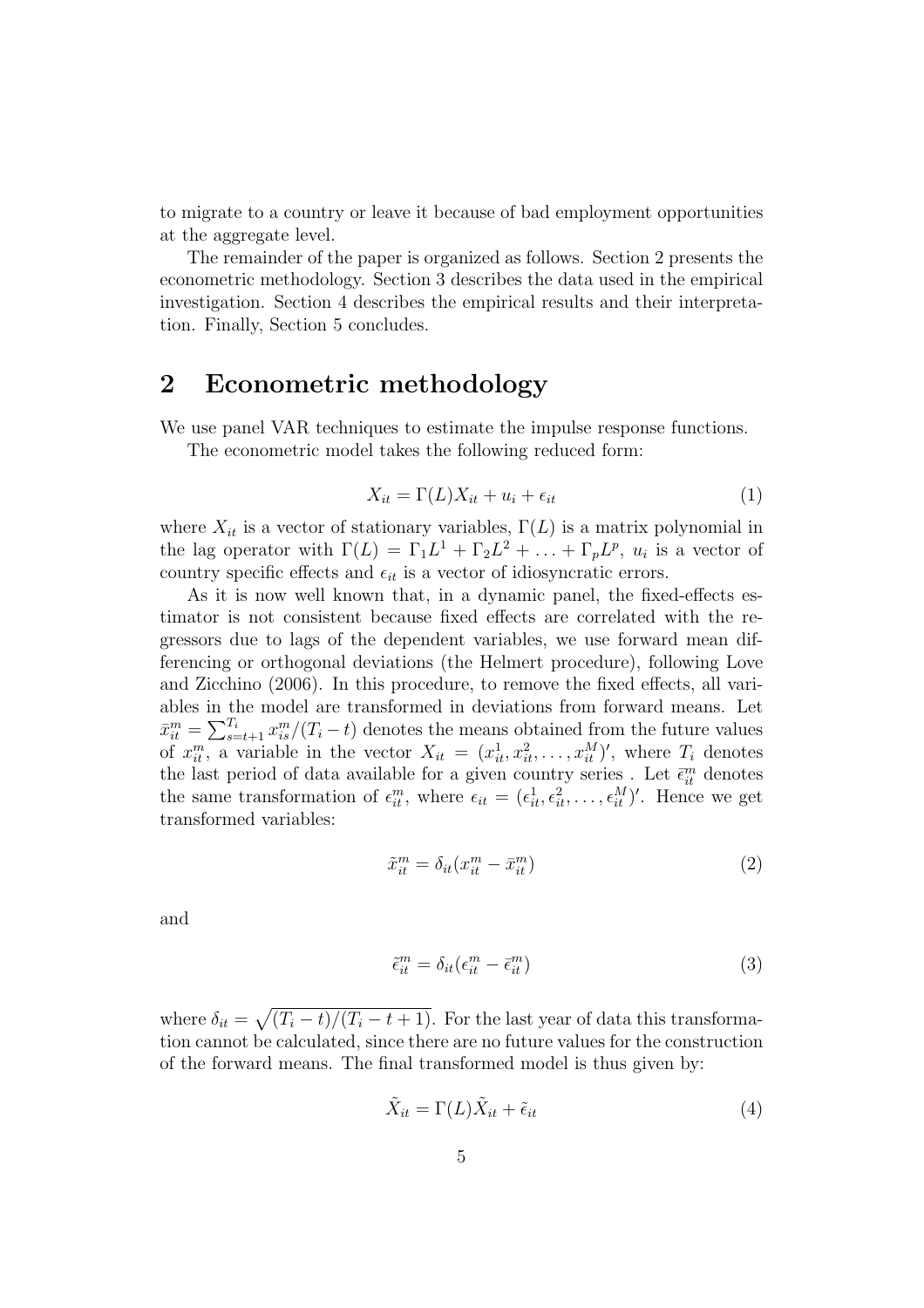where  $\tilde{X}_{it} = (\tilde{x}_{it}^1, \tilde{x}_{it}^2, \dots, \tilde{x}_{it}^M)'$  and  $\tilde{\epsilon}_{it} = (\tilde{\epsilon}_{it}^1, \tilde{\epsilon}_{it}^2, \dots, \tilde{\epsilon}_{it}^M)'$ 

The first-difference procedure has the weakness of magnifying gaps in unbalanced panels (as in our case). The forward means differencing is an alternative to the first-difference procedure and has the virtue of preserving sample size in panels with gaps (Roodman, 2009). This transformation is an orthogonal deviation, in which each observation is expressed as a deviation from average future observations. Each observation is weighted so as to standardize the variance. If the original errors are not autocorrelated and are characterized by a constant variance, the transformed errors should exhibit similar properties. Thus, this transformation preserves homoscedasticity and does not induce serial correlation (Arellano and Bover, 1995). Additionally, this technique allows use of the lagged values of regressors as instruments, and estimates the coefficients by the generalized method of moment (GMM).

In order to investigate the interaction between immigration, unemployment and economic activity, we estimate a first system of stationary variables:

$$
Model\ 1: X_{it} = (\Delta M_{it}, \Delta Y_{it}, \Delta U_{it})
$$

where  $M$  is the net migration rate in logarithms,  $Y$  is GDP per working age population in logarithms and U is unemployment rate in logarithms,  $\Delta$  is the first difference operator.

For robustness analysis, in a second model we replace unemployment by employment in the system to control for the influence of immigrants on participation in the host country labour force<sup>1</sup>. The arrival of immigrants discourages job seekers and prompts them to leave the labour force. As result, unemployment decreases while employment may be constant. This second model is given by the following system:

$$
Model\ 2\ X_{it} = (\Delta M_{it}, \Delta Y_{it}, \Delta E_{it})
$$

where  $E$  denotes employment rate (in logarithms).

Overall changes in aggregate unemployment and employment can hide important differences between native-and foreign-born. As noted above, the main concern in the host countries is about the link between migration flows and employment opportunities of native-born residents. Therefore, we also consider the following model:

$$
Model\ 3: X_{it} = (\Delta M_{it}, \Delta Y_{it}, \Delta NBU_{it})
$$

where NBU denotes the unemployment rate of native-born residents (in logarithms).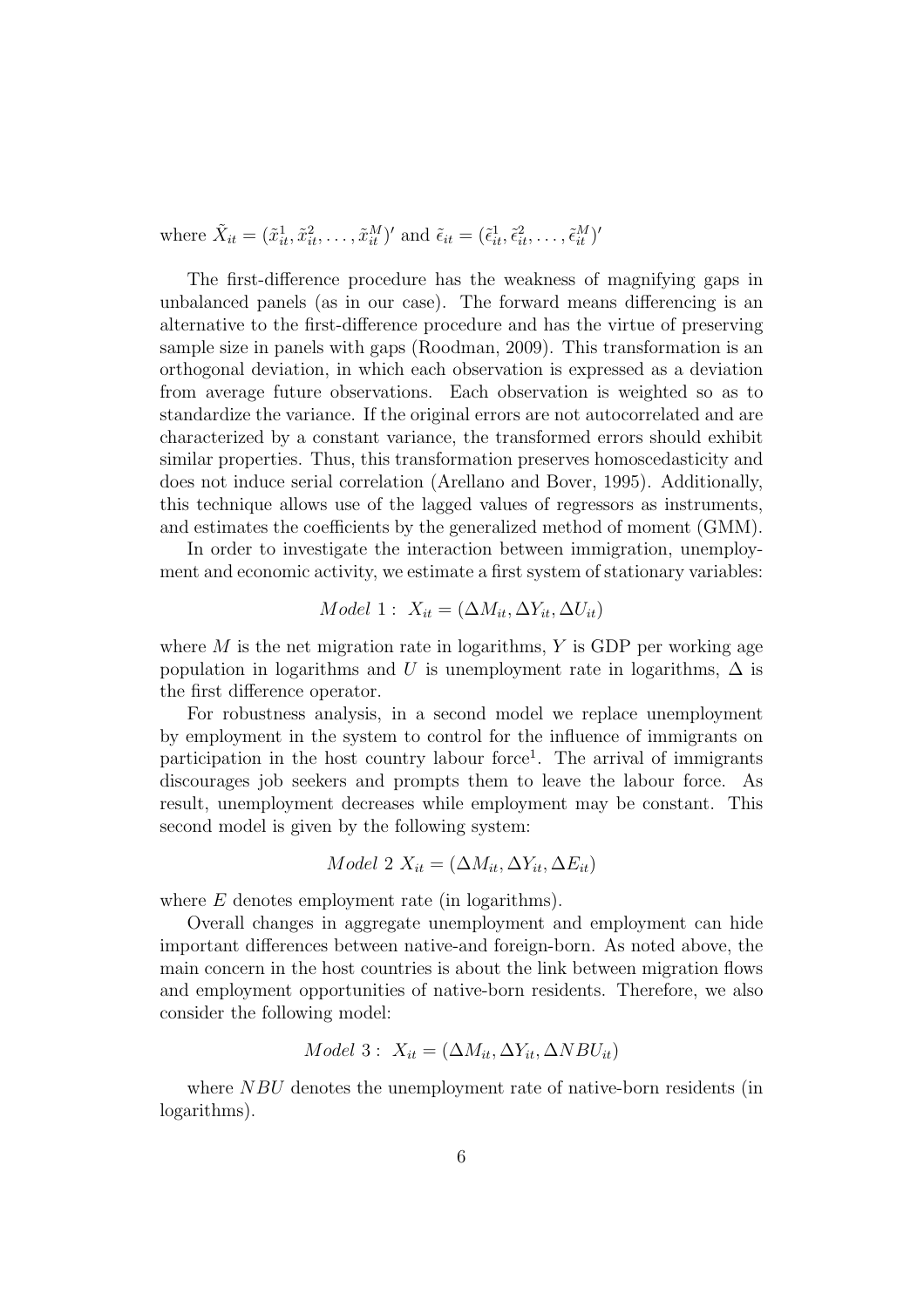Since foreign-born persons can decide to migrate to a country or leave it because of a high unemployment rate of foreign-born persons, we finally consider a model which examines the interaction between migration and foreignborn unemployment<sup>1</sup>:

$$
Model\ 4: X_{it} = (\Delta M_{it}, \Delta Y_{it}, \Delta FBU_{it})
$$

where  $FBU$  denotes unemployment rate of foreign-born persons (in logarithms).

Once all the coefficients of the panel VAR are estimated, we compute the impulse response functions (IRFs) and the variance decompositions (VDCs).<sup>2</sup> Impulse response functions describe the response of an endogenous variable over time to a shock in another variable in the system. Variance decompositions measure the contributions of each source of shock to the (forecast error) variance of each endogenous variable, at a given forecast horizon. We apply bootstrap methods to construct the confidence intervals of the IRFs.

In order to compute the IRFs we use the Cholesky decomposition. The assumption behind the Cholesky decomposition is that series listed earlier in the VAR order impact the other variables contemporaneously, while series listed later in the VAR order impact those listed earlier only with lag. Consequently, variables listed earlier in the VAR order are considered to be more exogenous. It is obvious that the decision to migrate is based on the past value of host country economic conditions (as noted in studies based on a spatial correlation approach (Pischke and Velling, 1997; Card, 2007). In other words, migrant working in host country at time t has decided to migrate before time  $t$ . This is particularly true for our measure of migration. In fact, we use a measure of net migration from OECD which includes only permanent and long-term movements (see Subsection 3.1). Permanent migration and long-term decisions are generally decided early. So, it is natural to place immigration variables first in the VAR ordering since immigration inflows can contemporaneously impact the host country economy, while changes in host economic conditions will impact immigration only with a lag. GDP per capita is placed second in the ordering and unemployment (or employment) rate is placed last. Hence, the VAR ordering in the different models are :

$$
Model\ 1: (\Delta M_{it}, \Delta Y_{it}, \Delta U_{it})
$$
  

$$
Model\ 2: (\Delta M_{it}, \Delta Y_{it}, \Delta E_{it})
$$
  

$$
Model\ 3: (\Delta M_{it}, \Delta Y_{it}, \Delta NBU_{it})
$$

<sup>&</sup>lt;sup>2</sup>The panel VAR is estimated by using the package provided by Inessa Love. This package is used in Love and Zicchino (2006).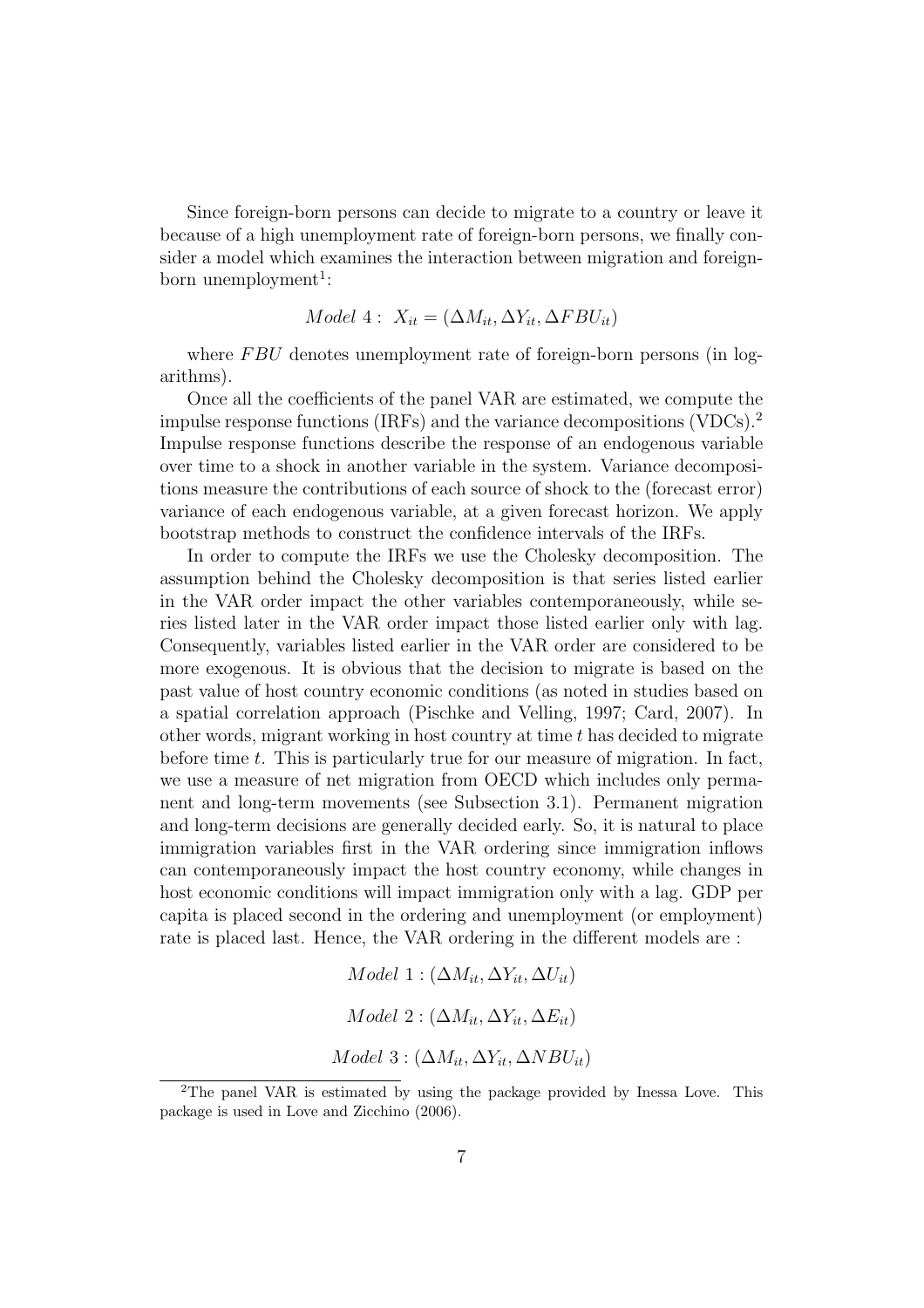Changing this ordering does not significantly impact on the main results of our study (see Appendix).

### 3 Data and Econometric investigation

#### 3.1 Data

We use annual data over the period 1987-2009 for 22 OECD countries which are the major host countries<sup>3</sup>. All variables are taken from OECD Databases. To characterize immigration, we use net migration rate measured as total annual arrivals less total annual departures (net migration), divided by total population. We use net migration data from the OECD Population and Vital Statistics Dataset, this choice is motivated by several reasons. First, net migration data present less problems of comparability compared to the available data on inflows and outflows. Since the comparability problem is generally caused by short-term movements, as argued by the OECD, using net migration tends to eliminate those movements which are the main source of non-comparability. Second, compared to the available data for inflows and outflows, net migration data provide better coverage for the 22 OECD countries in our sample.

It should be noted that net migration data consider all immigrants including OECD immigrants and do not make a distinction between nationals and foreigners. Further, only permanent and long-term movements are considered. Entries of persons admitted on a temporary basis are not included in the statistics<sup>4</sup>.

To assess economic conditions in host countries, we use real GDP (expressed in 2000 Purchasing Power Parities) per head of total working age population as a measure of economic activity. Real GDP data are from OECD Annual National Accounts. Data on unemployment and employment rates are from OECD Annual Labour Force Statistics. Data on native- and foreign-born unemployment rates, which are more difficult to compile, are from statistical tables' published in the annual OECD Continuous Reporting System on Migration (known by its French acronym SOPEMI) reports. Due to data availability (notably for native-and foreign-born unemployment rates), our

<sup>3</sup>The sample includes: Australia, Austria, Belgium, Canada, Denmark, Finland, France, Germany, Greece, Ireland, Iceland, Italy, Luxembourg, Netherlands, New Zealand, Norway, Spain, Sweden, Switzerland, Portugal, United Kingdom and United States.

<sup>4</sup>Unauthorized migrants are not taken into account at the time of arrival. They may be included when they are regularized and obtain a long-term status in the country.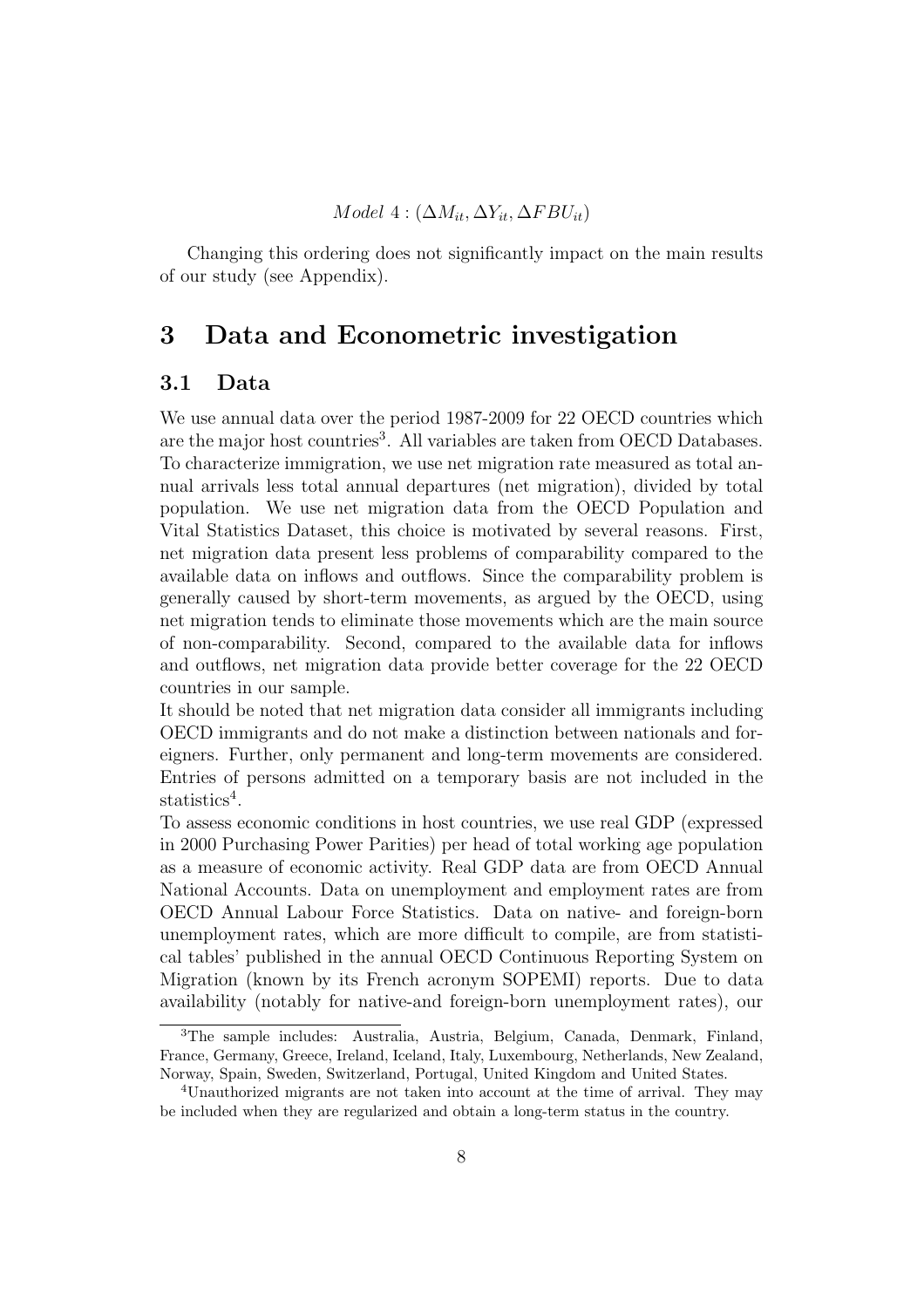sample covers the period 1987-2009. Figure A-1 in the Appendix reports the evolution of net migration rates in selected OECD countries over the period 1987-2007. This figure shows that net migration rate is heterogeneous among countries (very small for some countries like Denmark, France, Germany, the Netherlands, or Switzerland), but it changes over time for all countries in our sample. Table 1 reports the summary statistics for the variables.

| rapic 1. Descriptive Deathornes |        |          |           |        |  |  |  |  |
|---------------------------------|--------|----------|-----------|--------|--|--|--|--|
| Variable                        | Mean   | Std dev. | Min       | Max    |  |  |  |  |
| GDP per capita                  | 44507  | 13010    | 20795     | 110445 |  |  |  |  |
| Net migration rate              | 0.0037 | 0.0040   | $-0.0151$ | 0.0258 |  |  |  |  |
| Unemployment rate               | 0.0709 | 0.0380   | 0.0044    | 0.2417 |  |  |  |  |
| Employment rate                 | 0.6871 | 0.0979   | 0.4564    | 1.0624 |  |  |  |  |
| Native-born unemployment rate   | 0.0690 | 0.0407   | 0.0041    | 0.4100 |  |  |  |  |
| Foreign-born unemployment rate  | 0.1110 | 0.0585   | 0.0066    | 0.3165 |  |  |  |  |

Table 1: Descriptive Statistics

#### 3.2 Panel unit root test and cointegration analysis

The first step of the analysis is to look at the data properties. Two classes of tests allow the investigation of the presence of a unit root: the first generation panel unit-root tests (including Hadri (2000) and Im et al. (2003)), were developed on the assumption of cross-sectional independence among panel units (except for common time effects), and may be at odds with economic theory and empirical results. On the other hand, second generation tests (see for instance, Smith et al. (2004); and Pesaran (2007)) relax the assumption of cross-sectional independence, allowing for a variety of dependence across the different units. To test for the presence of such cross-sectional dependence in our data, we implemented the simple test of Pesaran (2004) and computed the cross-section Dependence (CD) statistic. This test is based on the average of pair-wise correlation coefficients of the ordinary-least-squares (OLS) residuals obtained from standard augmented Dickey-Fuller (ADF) regressions for each individual. Its null hypothesis is cross-sectional independence and is asymptotically distributed as a two-tailed standard normal distribution. The results (available upon request) indicate that the null hypothesis is always rejected, regardless of the number of lags included in the ADF auxiliary regression (up to five lags), at the 5% level of significance. This confirms that OECD nations are, as expected, cross-sectionally correlated, which may reflect the presence of similar regulations in various fields such as macroeconomic policies, trade, legislation, business administration, and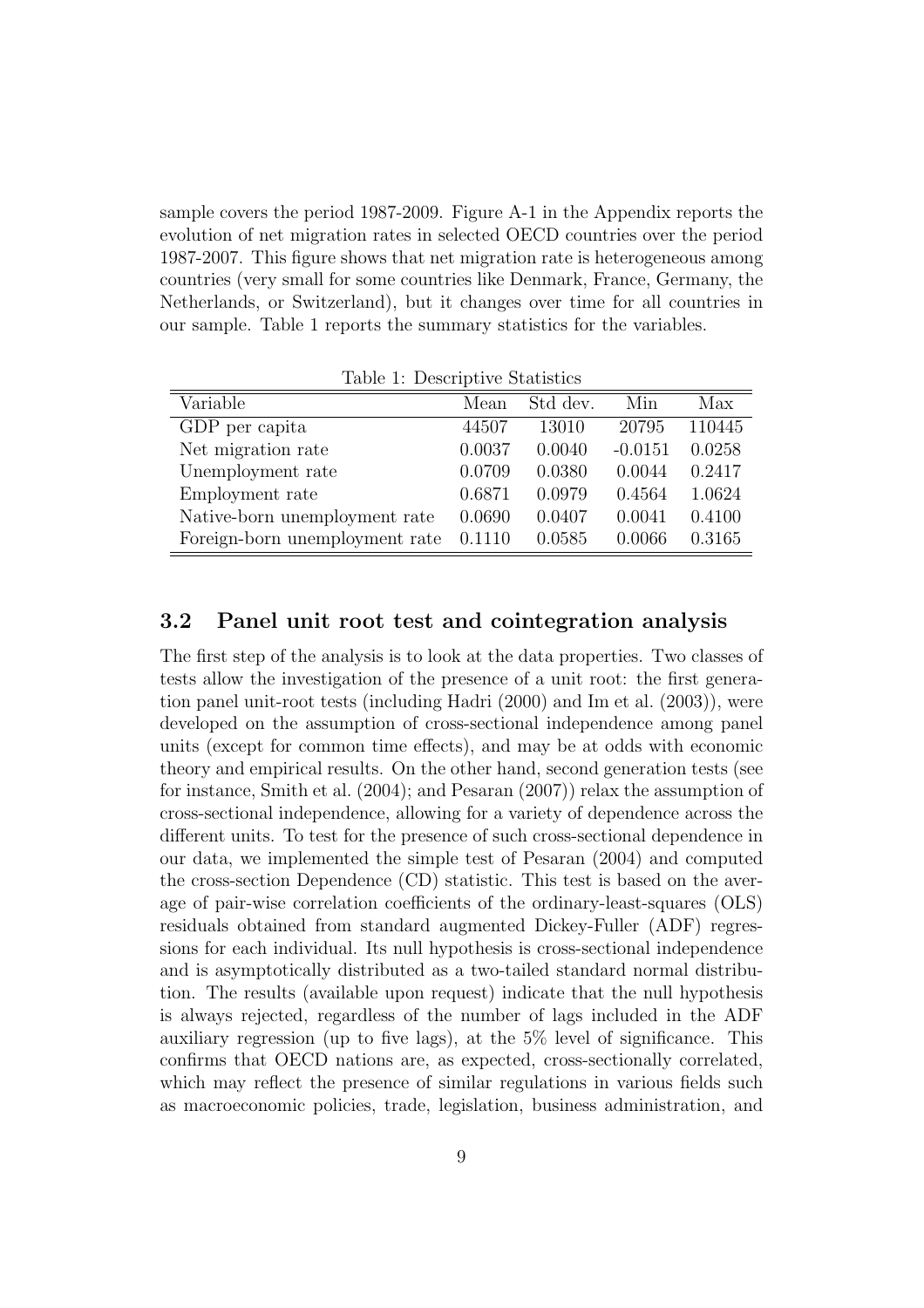increasing financial and economic cooperation.

To determine the degree of integration of our series of interest in our panel of 22 OECD countries, we carry out two second-generation panel unit root tests.

The first second generation unit root test that we use is the test by Pesaran (2007) who suggests a simple way of getting rid of cross-sectional dependence that does not require the estimation of factor loading. His method is based on augmenting the usual ADF regression with the lagged cross-sectional mean and its first difference to capture the cross-sectional dependence that arises through a single-factor model. The resulting individual ADF test statistics (CADF), or the rejection probabilities, can then be used to develop modified versions of the t-bar test proposed by Im et al. (2003), such as the crosssectionally augmented IPS  $(CIPS = N^{-1} \sum_{i=1}^{N} CADF_i)$ , or a truncated version of the CIPS statistic (CIPS\*) where the individual CADF statistics are suitably truncated to avoid undue influences of extreme outcomes, or the inverse normal test (or the Z test) suggested by Choi (2001) which combines the p-values of the individual tests (CZ). Critical values reported in Pesaran (2007) are provided through Monte Carlo simulations for a specific specification of the deterministic component, and depend both on the cross-sectional and time series dimensions. The null hypothesis of all tests is the unit root. The second set of unit root tests of the second generation are the bootstrap tests of Smith et al. (2004), which use a sieve sampling scheme to account for both the time series and cross-sectional dependencies of the data through bootstrap blocks. The specific tests that we consider are denoted  $\bar{t}$ , LM,  $\overline{max}$  and  $\overline{min}$ .  $\overline{t}$  is the bootstrap version of the well known panel unit root test of Im et al. (2003),  $\overline{LM} = N^{-1} \sum_{i=1}^{N} LM_i$  is a mean of the individual Lagrange Multiplier  $(LM_i)$  test statistics, originally introduced by Solo (1984),  $\overline{max}$  is the test of Leybourne (1995), and  $\overline{min} = N^{-1} \sum_{i=1}^{N} min_i$  is a (more powerful) variant of the individual Lagrange Multiplier  $(LM_i)$ , with  $min_i = min(LM_{fi}, LM_{ri}),$  where  $LM_{fi}$  and  $LM_{ri}$  are based on forward and backward regressions (see Smith et al.  $(2004)$  for further details)<sup>5</sup>. We use bootstrap blocks of  $m = 20$ . All four tests are constructed with a unit root under the null hypothesis and heterogeneous autoregressive roots under the alternative, which means that a rejection should be taken as evidence in favor of stationarity for at least one country.

Table 2 reports the results of the first second generation unit root test of Pesaran (2007) for the variables in the system. At conventional levels of significance, the results show that all variables are not stationary in levels,

<sup>&</sup>lt;sup>5</sup>The results are not very sensitive to the size of the bootstrap blocks.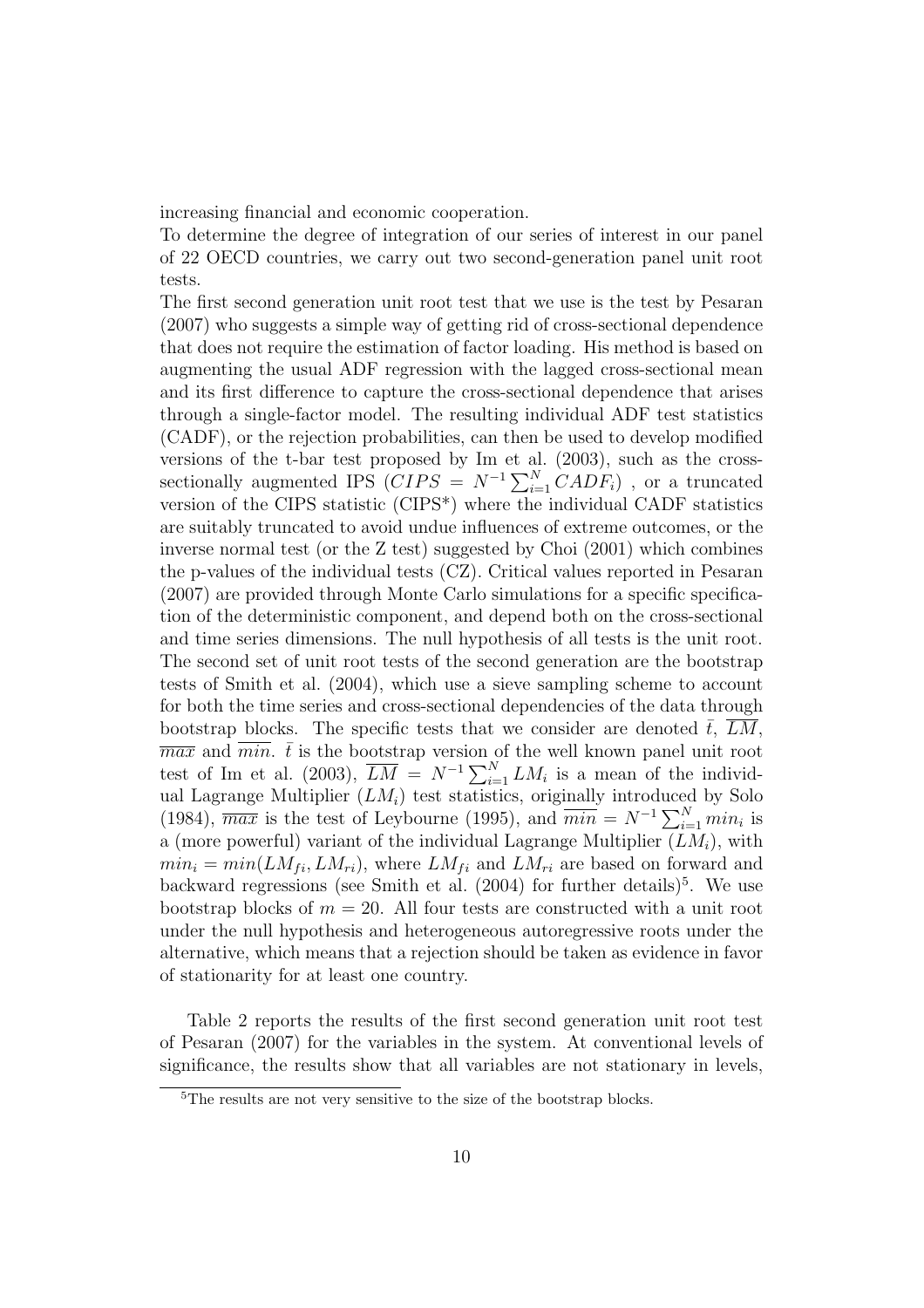| Variables    | Stat. test | P-value |  |  |  |  |
|--------------|------------|---------|--|--|--|--|
| М            | 1.190      | 0.883   |  |  |  |  |
| $\Delta M$   | $-5.808$   | 0.000   |  |  |  |  |
| Υ            | 1.949      | 0.974   |  |  |  |  |
| $\Delta Y$   | $-3.176$   | 0.001   |  |  |  |  |
| U            | 1.586      | 0.944   |  |  |  |  |
| $\Delta U$   | $-5.225$   | 0.000   |  |  |  |  |
| E            | $-0.138$   | 0.445   |  |  |  |  |
| $\Delta E$   | $-3.578$   | 0.000   |  |  |  |  |
| N BU         | $-4.207$   | 1.000   |  |  |  |  |
| $\Delta NBU$ | $-5.835$   | 0.000   |  |  |  |  |
| <i>FBU</i>   | $-1.155$   | 0.876   |  |  |  |  |
| $\Delta FBU$ | $-6.383$   | 0.000   |  |  |  |  |

Table 2: CADF panel unit root test

The statistic test is the Cross-sectionally Augmented Dickey-Fuller(CADF) of Pesaran (2007). The test has the null hypothesis of presence of a unit root. For variables in level 2 lags are introduced to allow for serial correlation in the errors. For variables in first difference 1 lag is introduced.

but stationary in first-difference.

Similar results in Table 3, suggest that for all the series the unit root null cannot be rejected at any conventional significance level by the four bootstrap tests of Smith et al.  $(2004)^6$ .

Therefore, in our panel of 22 OECD countries, we conclude that the variables are non-stationary in level but stationary in first-diffence.<sup>7</sup>

<sup>&</sup>lt;sup>6</sup>The order of the sieve is allowed to increase with the number of time series observations at the rate  $T^{1/3}$ , while the lag length of the individual unit root test regressions are determined using the Campbell and Perron procedure (see Campbell and Perron (1991)).

<sup>7</sup>The lag order in the individual ADF-type regressions is selected for each series using the Akaike information criterion (AIC) model selection criterion. Another crucial issue is the selection of the order of the deterministic component. In particular, since the crosssectional dimension is rather large here, it may seem restrictive not to allow at least some of the units to be trending, suggesting that the model should be fitted with both a constant and a trend. However, since the trending turned out not to be very pronounced, we considered that a constant is enough in our analysis. In fact, the results of the bootstrap tests of Smith et al. (2004) are not very sensitive to the inclusion of a trend in addition to a constant in the estimated equation (see Statistic  $b$  in Table 3). We have also checked using the bootstrap tests of Smith et al. (2004) that the first difference of the series are stationary; hence, confirming that the series expressed in level are integrated of order one.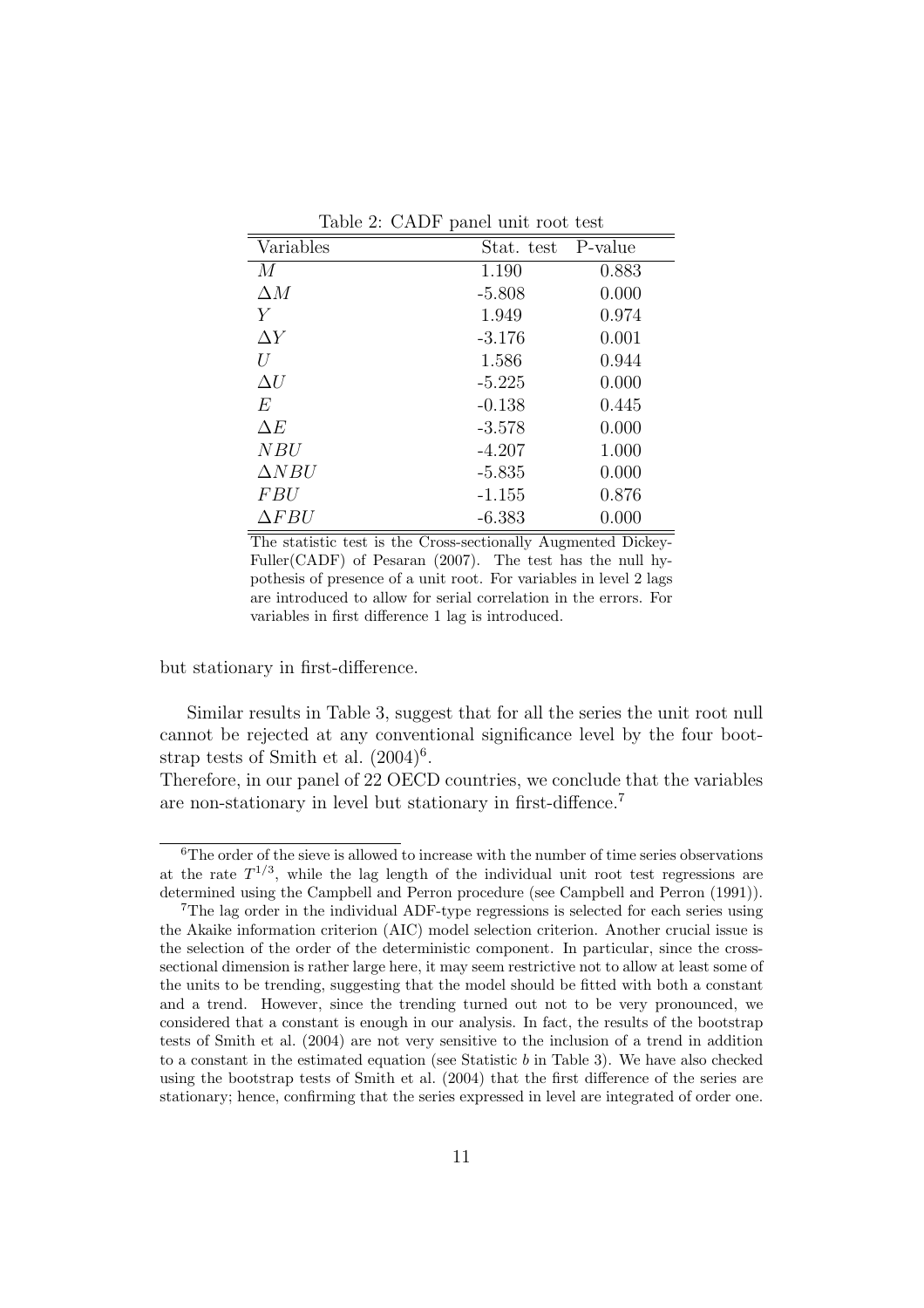|                  | Net migration rate $(M)$               |                                        |                   |                   |  |  |  |  |  |  |
|------------------|----------------------------------------|----------------------------------------|-------------------|-------------------|--|--|--|--|--|--|
| <b>Test</b>      | Statistic $(a)^2$                      | Bootstrap P-value<br>Statistic $(b)^2$ |                   | Bootstrap P-value |  |  |  |  |  |  |
| $\bar{t}$        | $-1.684$                               | 0.374                                  | $-2.366$          | 0.202             |  |  |  |  |  |  |
| $\overline{LM}$  | $2.641\,$                              | 0.742                                  | 5.466             | 0.210             |  |  |  |  |  |  |
| $\overline{max}$ | $-0.358$                               | 0.798                                  | $-1.97$           | 0.114             |  |  |  |  |  |  |
| $\overline{min}$ | 1.412                                  | 0.684                                  | 4.609             | 0.124             |  |  |  |  |  |  |
|                  | GDP per capita $(Y)$                   |                                        |                   |                   |  |  |  |  |  |  |
| <b>Test</b>      | Statistic $(a)^2$                      | Bootstrap P-value                      | Statistic $(b)^2$ | Bootstrap P-value |  |  |  |  |  |  |
| $\bar{t}$        | $-1.530$                               | 0.453                                  | $-1.595$          | 0.867             |  |  |  |  |  |  |
| $\overline{LM}$  | 2.740                                  | 0.617                                  | 3.710             | 0.839             |  |  |  |  |  |  |
| $\overline{max}$ | $-0.364$                               | 0.830                                  | $-1.419$          | 0.634             |  |  |  |  |  |  |
| $\overline{min}$ | 1.278                                  | 0.781                                  | 3.128             | 0.594             |  |  |  |  |  |  |
|                  |                                        | Unemployment rate $(U)$                |                   |                   |  |  |  |  |  |  |
| Test             | Statistic $(a)^2$                      | Bootstrap P-value                      | Statistic $(b)^2$ | Bootstrap P-value |  |  |  |  |  |  |
| $\bar{t}$        | $-2.268$                               | 0.152                                  | $-2.657$          | 0.130             |  |  |  |  |  |  |
| $\overline{LM}$  | 3.091                                  | 0.412                                  | 5.785             | 0.174             |  |  |  |  |  |  |
| $\overline{max}$ | $-1.012$                               | 0.254                                  | $-2.011$          | 0.184             |  |  |  |  |  |  |
| $\overline{min}$ | 2.640                                  | 0.142                                  | 3.464             | 0.401             |  |  |  |  |  |  |
|                  | Employment rate $(E)$                  |                                        |                   |                   |  |  |  |  |  |  |
| <b>Test</b>      | Statistic $(a)^2$                      | Bootstrap P-value                      | Statistic $(b)^2$ | Bootstrap P-value |  |  |  |  |  |  |
| $\bar{t}$        | $-1.834$                               | 0.184                                  | $-2.546$          | 0.128             |  |  |  |  |  |  |
| $\overline{LM}$  | 4.141                                  | 0.114                                  | 6.253             | 0.108             |  |  |  |  |  |  |
| $\overline{max}$ | $-1.501$                               | 0.171                                  | $-2.145$          | 0.121             |  |  |  |  |  |  |
| $\overline{min}$ | 1.937                                  | 0.415                                  | 3.968             | 254               |  |  |  |  |  |  |
|                  |                                        | Native-born unemployment rate $(NBU)$  |                   |                   |  |  |  |  |  |  |
| Test             | Statistic $(a)^2$                      | Bootstrap P-value                      | Statistic $(b)^2$ | Bootstrap P-value |  |  |  |  |  |  |
| $\bar{t}$        | $-2.368$                               | 0.134                                  | $-2.582$          | 0.119             |  |  |  |  |  |  |
| $\overline{LM}$  | 4.224                                  | 0.104                                  | 6.239             | 0.111             |  |  |  |  |  |  |
| $\overline{max}$ | $-1.409$                               | 0.187                                  | $-2.222$          | 0.117             |  |  |  |  |  |  |
| $\overline{min}$ | 1.842                                  | 0.401                                  | 4.082             | 0.251             |  |  |  |  |  |  |
|                  | Foreign-born unemployment rate $(FBU)$ |                                        |                   |                   |  |  |  |  |  |  |
| <b>Test</b>      | Statistic $(a)^2$                      | Bootstrap P-value                      | Statistic $(b)^2$ | Bootstrap P-value |  |  |  |  |  |  |
| $\bar{t}$        | $-2.170$                               | 0.145                                  | $-2.440$          | 0.144             |  |  |  |  |  |  |
| $\overline{LM}$  | 3.668                                  | 0.214                                  | 5.928             | 0.112             |  |  |  |  |  |  |
| $\overline{max}$ | $-1.532$                               | 0.164                                  | $-1.972$          | 0.165             |  |  |  |  |  |  |
| min              | 2.357                                  | 0.214                                  | 4.193             | 0.164             |  |  |  |  |  |  |

Table 3: Bootstrap panel unit root test<sup>1</sup>

 $\frac{1}{1}$  Test based on Smith et al. (2004) with rejection of the null hypothesis indicating stationarity in at least one country. All tests are based on 1.000 bootstrap replications to compute the p-values.

<sup>2</sup>Statistic (a) = model includes a constant; Statistic (b) = model includes both a constant and a time trend.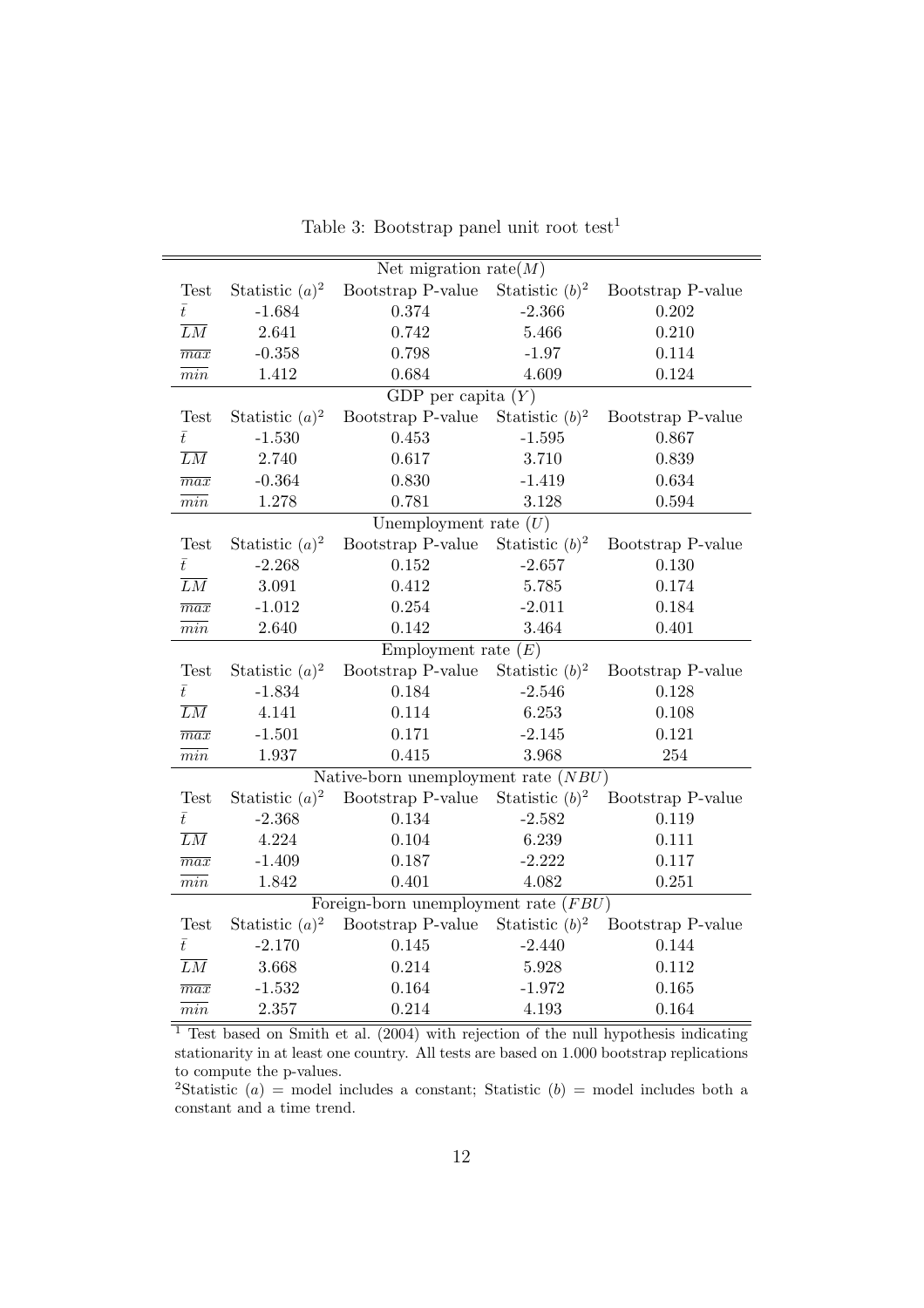|              |                        |         | Ő            |                        |         |  |  |
|--------------|------------------------|---------|--------------|------------------------|---------|--|--|
|              | Model 1: $(M, Y, U)$   |         |              | Model 2: $(M, Y, E)$   |         |  |  |
| Statistic    | Value                  | P-value | Statistic    | Value                  | P-value |  |  |
| $G_{\tau}$   | $-1.545$               | 0.232   | $G_{\tau}$   | $-1.624$               | 0.139   |  |  |
| $G_{\alpha}$ | $-3.130$               | 0.990   | $G_{\alpha}$ | -3.782                 | 0.960   |  |  |
| $P_{\tau}$   | $-7.721$               | 0.106   | $P_{\tau}$   | -6.970                 | 0.026   |  |  |
| $P_{\alpha}$ | $-3.624$               | 0.141   | $P_{\alpha}$ | $-4.772$               | 0.150   |  |  |
|              | Model 3: $(M, Y, NBU)$ |         |              | Model 4: $(M, Y, FBU)$ |         |  |  |
| Statistic    | Value                  | P-value | Statistic    | Value                  | P-value |  |  |
| $G_{\tau}$   | $-1.389$               | 0.487   | $G_{\tau}$   | $-1.606$               | 0.157   |  |  |
| $G_{\alpha}$ | $-3.115$               | 0.990   | $G_{\alpha}$ | $-4.080$               | 0.933   |  |  |
| $P_{\tau}$   | $-7.959$               | 0.203   | $P_{\tau}$   | $-8.351$               | 0.218   |  |  |
| $P_{\alpha}$ | $-3.878$               | 0.191   | $P_{\alpha}$ | $-4.756$               | 0.150   |  |  |

Table 4: Panel cointegration tests

P-values are robust critical values obtained through bootstrapping with 1000 replications.

Table 4 reports the results of the cointegration tests, these are error correction based panel cointegration tests developed by Westerlund (2007). The underlying idea is to test for the absence of cointegration by determining whether error correction exists for individual panel members or for the panel as a whole. These tests are flexible to allow an almost completely heterogeneous specification of both the long and short run parts of the error correction model, where the latter can be determined from the data. Moreover, these tests can take into account cross-section interdependence through bootstrapping. The null hypothesis of these tests is the absence of cointegration. The  $G_{\alpha}$  and  $G_{\tau}$  statistics test whether cointegration exists for at least one individual. The  $P_{\alpha}$  and  $P_{\tau}$  statistics pool information over all the individual series to test whether cointegration exists for the panel as a whole. To take into account cross-section interdependence the robust p-value is computed through bootstrapping with 1000 replications. As shown by the robust p-value, for all models considered, the null hypothesis of no cointegration cannot be rejected by all the four tests.

Therefore, the empirical properties of the variables examined require estimation of the VAR in first differences, since no cointegration relationships exist between the (non stationary) variables (in level).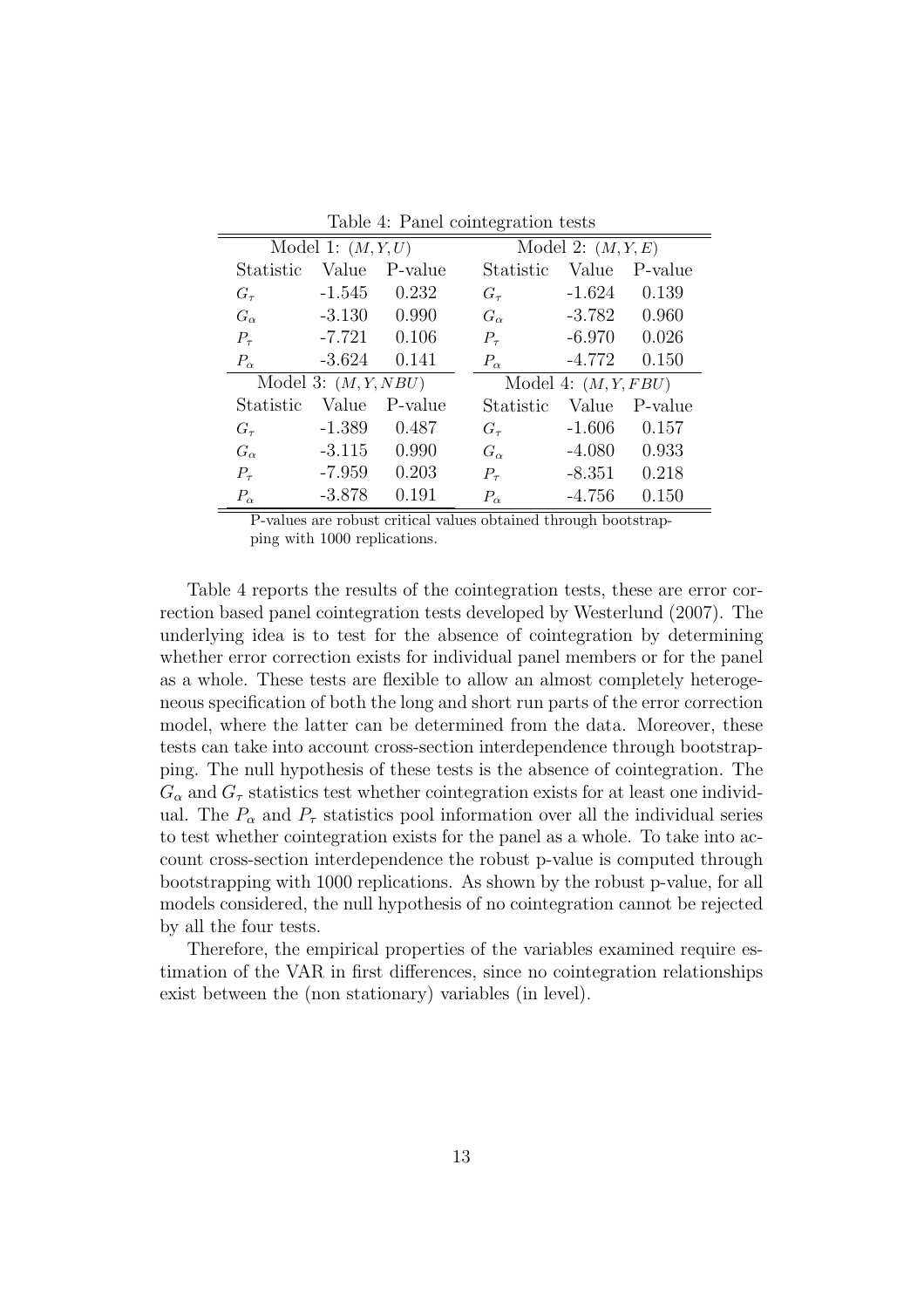

Note: The solid line shows the impulse responses. The dashed lines indicate five standard error confidence band around the estimate. Errors are generated by Monte-Carlo with 1000 repetitions.

### 4 Empirical results

This section presents the impulse response functions and the variance decomposition from the panel VAR. The correct lag length selection is essential for panel VAR, having lags which are too short fails to capture the system's dynamics, leading to omitted variable bias; having too many lags causes a loss of degrees of freedom, resulting in over-parameterization. Based on the Lagrangian Multiplier (LM) test for residual autocorrelation, we use three lags for each model.

Figures 1 and 2 display the impulse responses functions of Model 1 and Model 2, respectively.

The impulse response functions in Figure 1 show that GDP per capita growth of host country responds positively and significantly to migration inflows, while total unemployment rate of host country responds negatively and significantly to migration inflows. Figure 1 also shows that migration inflows respond positively and significantly to GDP per capita growth and negatively and significantly to total unemployment rate of host country. Firstly, our results indicate that the economic impact of immigration may be positive in OECD countries. Theses results are in line with some previous stud-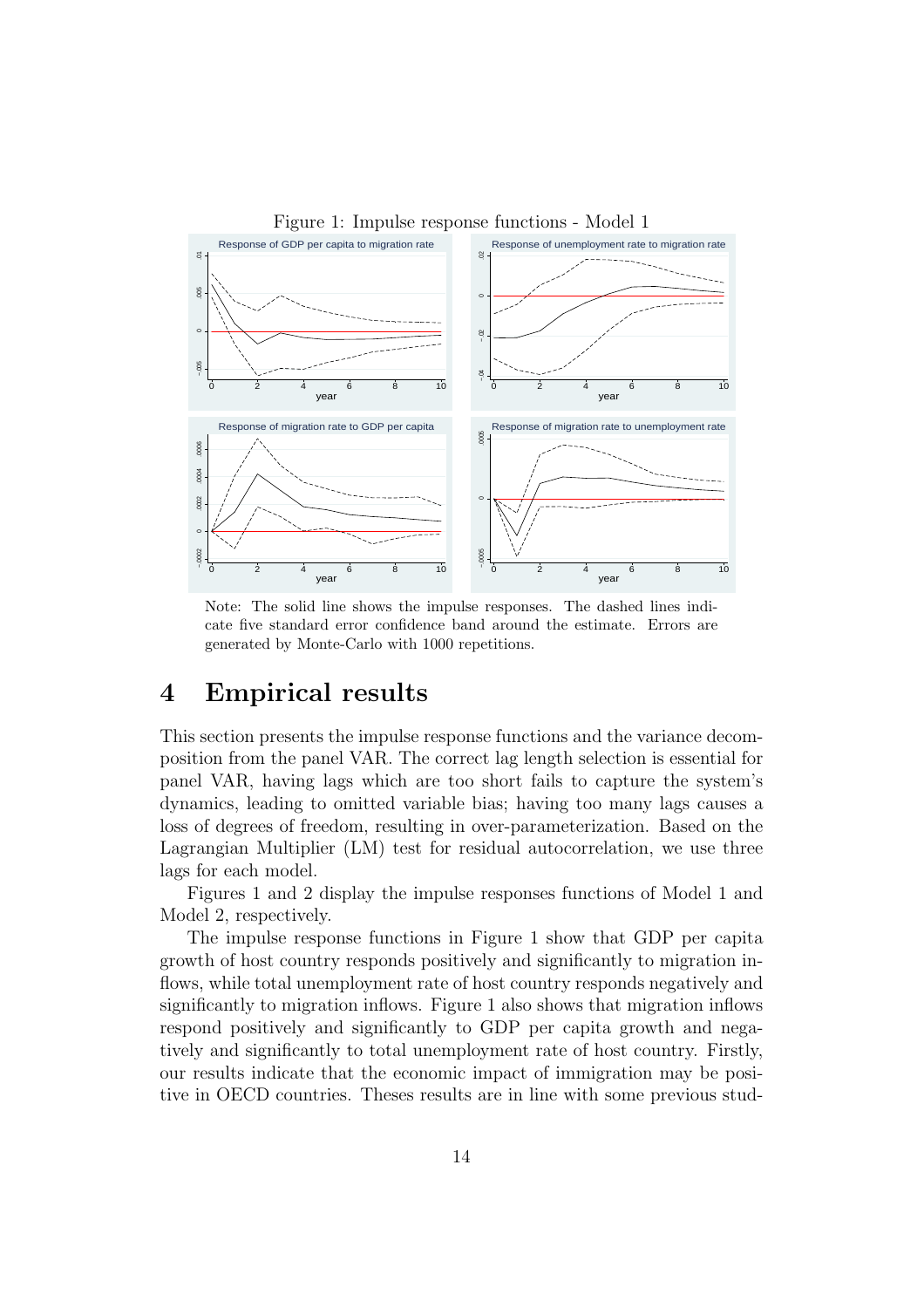

Figure 2: Impulse response functions - Model 2

Note: The solid line shows the impulse responses. The dashed lines indicate five standard error confidence band around the estimate. Errors are generated by Monte-Carlo with 1000 repetitions.

ies. Secondly, net migration is influenced by the capacity of a country to receive foreign-born labour (reflected by GDP per capita growth and unemployment rate of host country). The finding that the unemployment rate in the host country negatively influences migration is in line with previous empirical studies (Pope and Withers, 1985; Marr and Siklos, 1994; Islam, 2007). Our finding that per capita GDP growth at destination positively influences migration is line with the literature which has estimated models for bilateral migration flows (Gross and Schmitt, 2012; Bertoli and Fernández-Huertas, 2011; Mayda, 2010). Our study confirms the findings by Damette and Fromentine (2013) which show immigration is conditioned by levels of unemployment and wages, while migration has no adverse effect on unemployment in OECD countries. Since increase in wages can reflect high GDP per capita growth or low unemployment rate, our results also corroborate partially the findings by Barcellos (2010) that employing a panel VAR on US states shows that immigration does not affect wages while wages do impact immigration. However, our findings do not corroborate the results of Ortega and Peri (2009) who find that immigration does not affect per capita income. Despite the methodology, this difference in results can be explained by the difference in samples (time period and number of countries).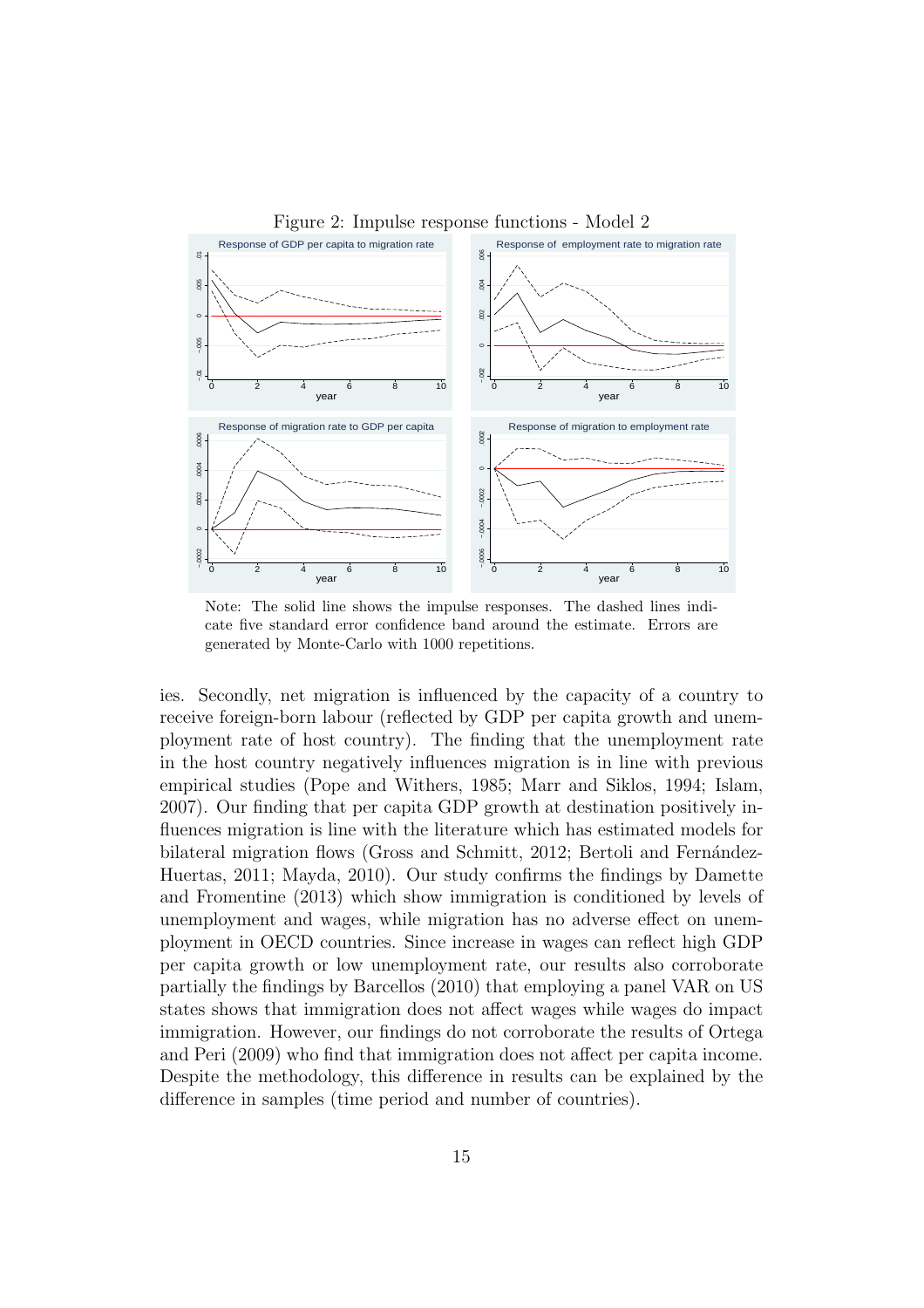

Note: NB stands for native-born. The solid line shows the impulse responses. The dashed lines indicate five standard error confidence band around the

estimate. Errors are generated by Monte-Carlo with 1000 repetitions.

Figure 2 displays the impulse response functions using total employment rate instead of total unemployment rate. The impulse response functions in Figure 2 corroborate the finding that migration inflows respond positively to GDP per capita and vice-versa. Total employment rate responds positively to migration inflows, while migration inflows do not respond significantly to total employment rate. Therefore, the results in Figure 2 indicate that the negative impact of migration on unemployment rate is not due to the fact that migration can discourage job seekers. Immigration flows do not reduce the participation rate of the host country residents. These results also show that net migration flows are not influenced by employment rate.

Using native-born unemployment instead of total unemployment, Figure 3 confirms the finding that migration inflows respond positively and significantly to GDP per capita growth and vice-versa. Native-born unemployment rate has no significant negative impact on migration, while migration has a negative significant impact on native-born unemployment rate. These results indicate that immigrants do not reduce the job prospects of natives. Moreover, changes in native-born unemployment rate do not seem to affect the net migrations flows.

Replacing total unemployment by foreign-born unemployment, Figure 4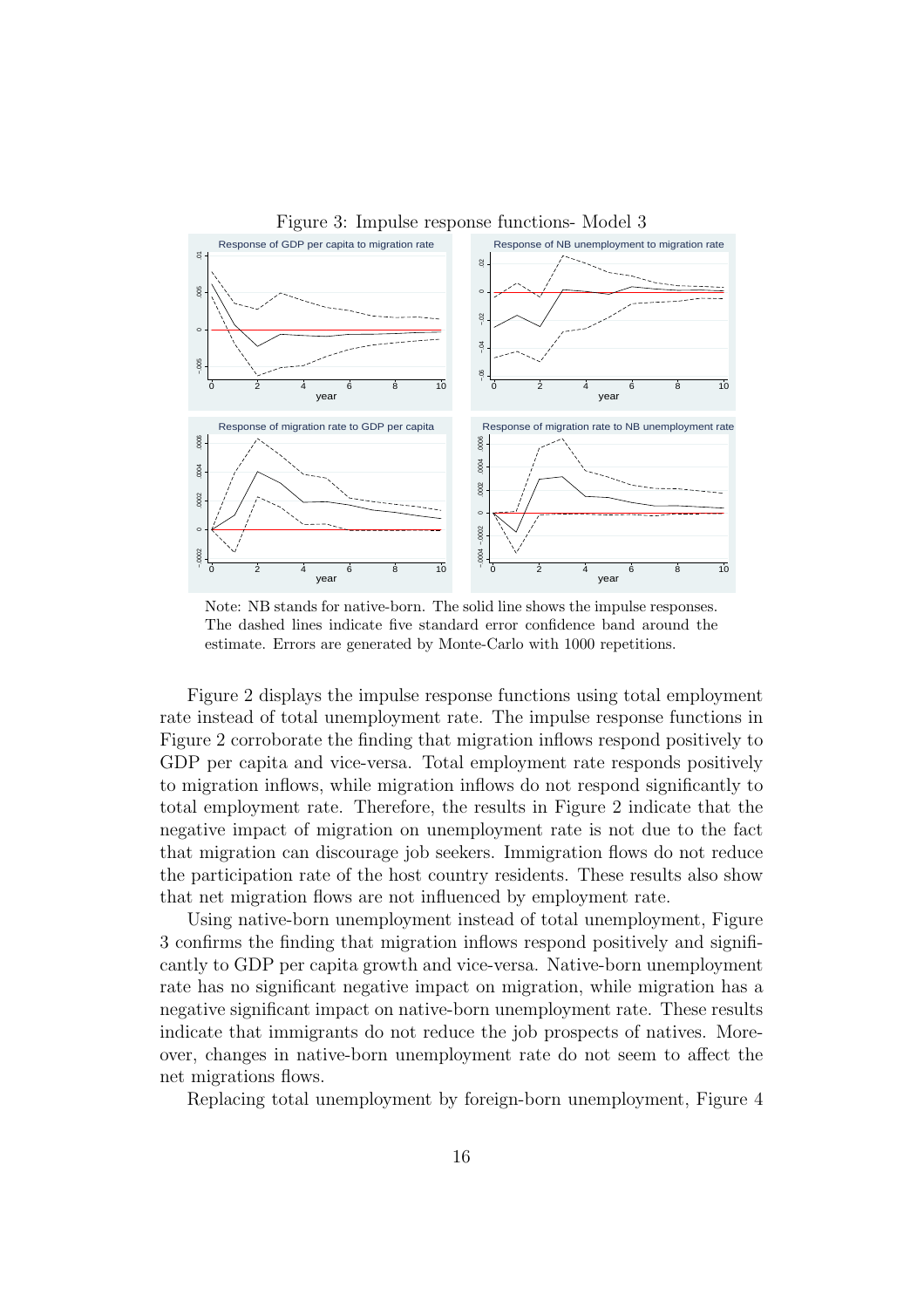

Figure 4: Impulse response functions- Model 4

Note: FB stands for foreign-born. The solid line shows the impulse responses. The dashed lines indicate five standard error confidence band around the estimate. Errors are generated by Monte-Carlo with 1000 repetitions.

also shows the bidirectional positive relationship between migration inflows and GDP per capita growth. Foreign-born unemployment has the same link with migration as native-born unemployment. More precisely, the foreignborn unemployment rate has no significant impact on migration inflows, while migration negatively influences the foreign-born unemployment rate. These results indicate that the arrival of immigrants reduces the unemployment rate of foreign-born residents. Immigrants are mainly concerned by aggregate unemployment, which is a better indicator of host country employment opportunities.

Even though impulse responses give information about the effect of changes in one variable on another, they do not show how important shocks on one variable are in explaining fluctuations in other variables. To assess the importance of changes in one variable in explaining changes in other variables, we perform a variance decomposition. Table (5) reports the variance decomposition analysis. The variance decomposition shows that GDP per capita and agregate unemployment rate of the host country explain respectively approximately 8% and 5% of the fluctuations of migration. Migration explains approximately 5% of changes in GDP per capita, 6% of the fluctuactions of unemployment rate, and 4% of the changes in the employment rate of the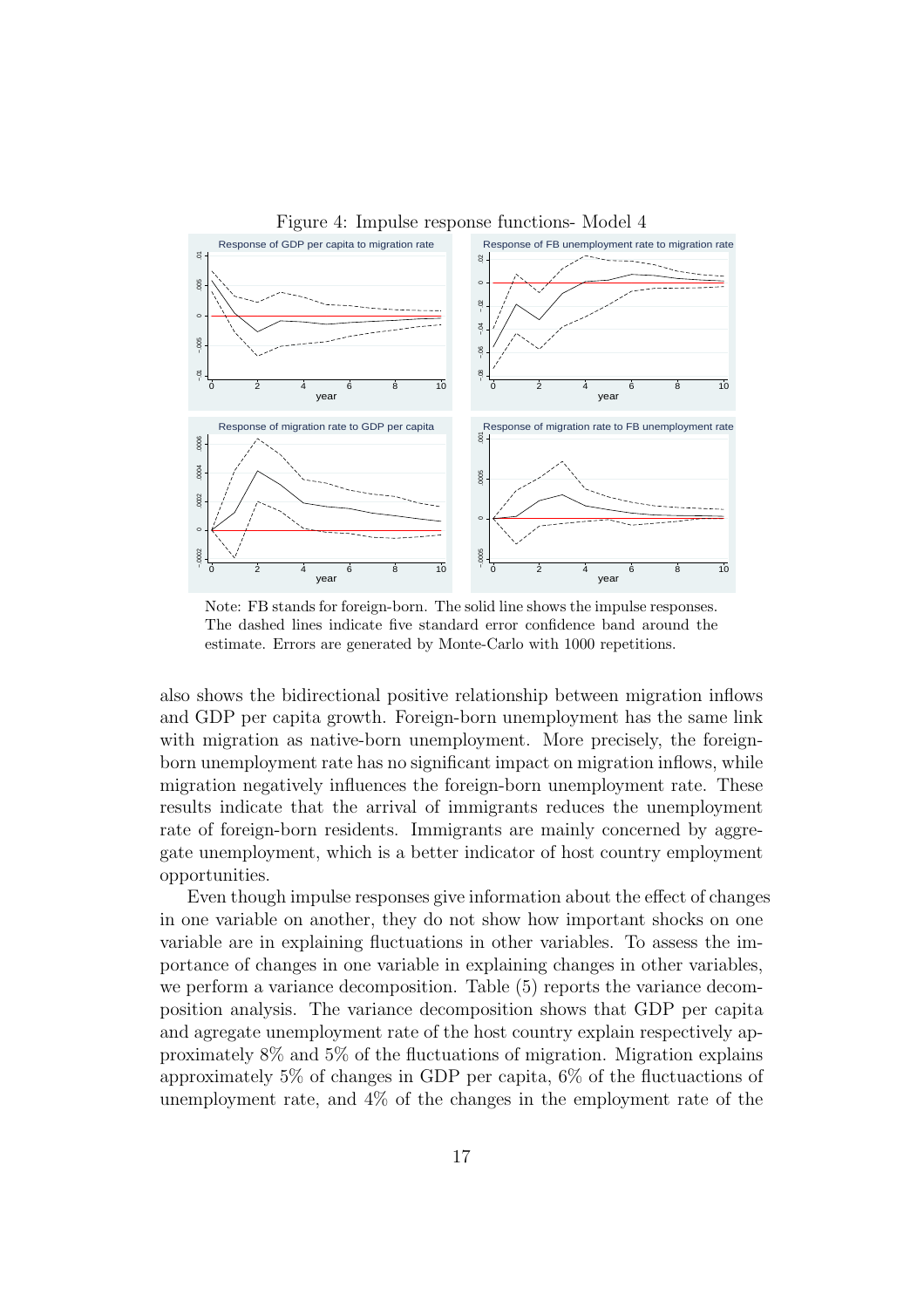| Lable 9. Valiance decomposition analysis |                                                            |            |              |  |              |            |            |              |  |
|------------------------------------------|------------------------------------------------------------|------------|--------------|--|--------------|------------|------------|--------------|--|
|                                          | Variation in the row variable explained by column variable |            |              |  |              |            |            |              |  |
|                                          | $(in \% 10 \text{ periods ahead})$                         |            |              |  |              |            |            |              |  |
| Model 1                                  |                                                            |            |              |  | Model 2      |            |            |              |  |
|                                          | $\Delta M$<br>$\Delta Y$<br>$\Delta U$                     |            |              |  |              | $\Delta M$ | $\Delta Y$ | $\Delta E$   |  |
| $\Delta M$                               | 87.73                                                      | 7.51       | 4.75         |  | $\Delta M$   | 89.55      | 7.58       | 2.89         |  |
| $\Delta Y$                               | 4.82                                                       | 78.57      | 16.60        |  | $\Delta Y$   | 5.82       | 89.71      | 4.47         |  |
| $\Delta U$                               | 3.89                                                       | 44.92      | 51.20        |  | $\Delta E$   | 5.99       | 38.40      | 55.61        |  |
|                                          | Model 3                                                    |            |              |  |              | Model 4    |            |              |  |
|                                          | $\Delta M$                                                 | $\Delta Y$ | $\Delta NBU$ |  |              | $\Delta M$ | $\Delta Y$ | $\Delta FBU$ |  |
| $\Delta M$                               | 86.97                                                      | 7.92       | 5.11         |  | $\Delta M$   | 88.80      | 7.64       | 3.57         |  |
| $\Delta Y$                               | 4.76                                                       | 84.75      | 10.49        |  | $\Delta Y$   | 5.13       | 86.16      | 8.71         |  |
| $\triangle NBU$                          | 2.10                                                       | 15.62      | 82.28        |  | $\Delta FBU$ | 6.78       | 23.22      | 69.99        |  |

Table 5: Variance decomposition analysis

host country. Native- and foreign-born unemployment rates explain respectively 5% and 4% of the variation in migration inflows. Migration explains 2% of the fluctuations in native unemployment rate, and 7% of the changes in foreign born unemployment rate.

In summary, we find evidence that net migration inflows are influenced by the host country's economic conditions (reflected by GDP per capita growth and total unemployment rate). A first factor explaining these findings is the reaction of immigrant flows to economic demand. During periods of rapid economic growth, labour demand increases, and a part of the additional labour supply comes from abroad. Indeed, the migration decision is related to the job opportunities and the probability of employment in the host country. Better economic conditions in host countries increase the incentive for migrants to migrate. A second explanation is that governments adjust immigration policies to changes in the labour market situation, or the state of public opinion (see Benhabib, 1996; Ortega, 2005), especially during economic downturns. Governments have the possibility to restrict the deliverance of permanent residence permits in periods of high unemployment. Immigration is subject to policy restricting, while there is no control on outflows<sup>8</sup>. Therefore, the negative response of net migration (measuring permanent and long-term movements) to unemployment seems to be related to immigration policy. Moreover, better economic conditions in the host country can reduce the concern about the link between migration and native-born employment opportunities, and so reduce the incentives of lob-

<sup>8</sup>Nationals and foreigners may move from one country to another according to economic situation.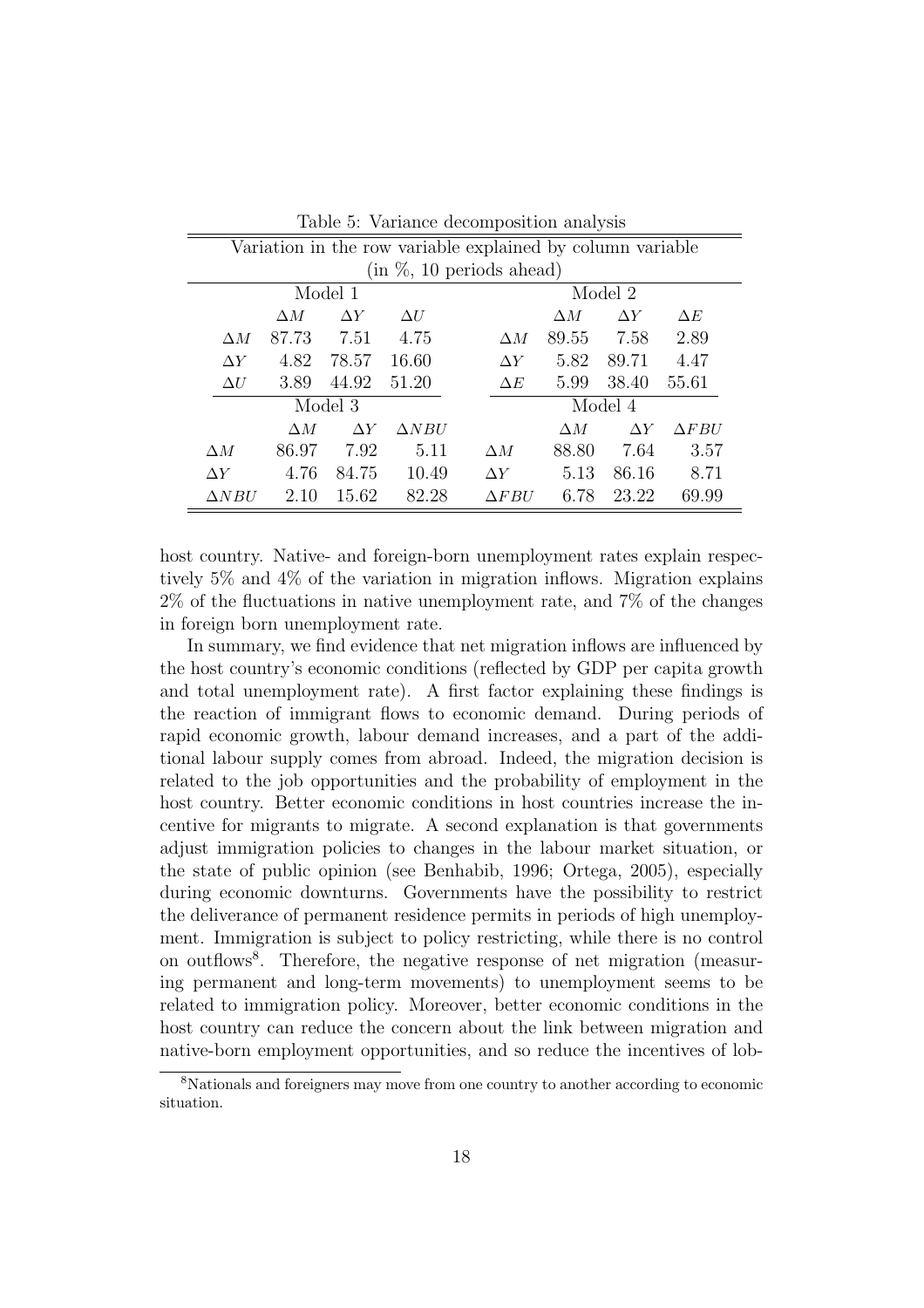bies against labour migration (Facchini et al., 2011; Facchini and Steinhardt, 2011).

We also find evidence that immigration inflows contribute to host country economic prosperity (positive response of GDP per capita and a negative response of unemployment rate). The arrival of immigrants does not reduce the job prospects of host country residents (native- or foreign-born). Immigrants also contribute to host country economic growth. This may reflect the high skill level of migrants in recent decades. As shown by the theoretical studies (Dolado et al., 1994; Barro and Sala-i-Martin, 1995) the more migrants are educated, the more immigration has a positive effect on the economic growth of the host country.

#### 5 Conclusion

This paper examines empirically the interaction between immigration and host country economic conditions. The empirical study is conducted using a panel VAR approach using data of 22 OECD countries over the period 1987 to 2009. Our results provide evidence that there is a positive bidirectional relationship between immigration and host country GDP per capita, and a negative bidirectional relationship between immigration and host country total unemployment rate. We also find a positive impact of migration on host country total employment rate indicating that the negative impact of migration on total unemployment rate is not due to the fact migration can discourage job seekers. Moreover, as is also the case for total unemployment, immigration negatively influences both native- and foreign-born unemployment rates. However, contrary to total unemployment rate, migration does not respond to native- or to foreign born unemployment rates. Therefore, our results show that the main concern in host countries about the adverse impact of immigration on employment opportunities for native-born residents is not found. Also, our results indicate that immigrants are mainly concerned by aggregate unemployment which represents a better indicator of host country employment opportunities.

Our evidence that migration inflows are influenced by the capacity of a country to receive foreign labour (reflected by GDP per capita growth and total unemployment rates) can be explained by the following reasons. On the one hand, a migration decision is related to the job opportunities and the probability of employment in the host country. Better economic conditions in the host country increase migrants' incentives to migrate. On the other, governments adjust migration policies to changing labour market needs. In fact, in most host countries, government restrict the deliverance of permanent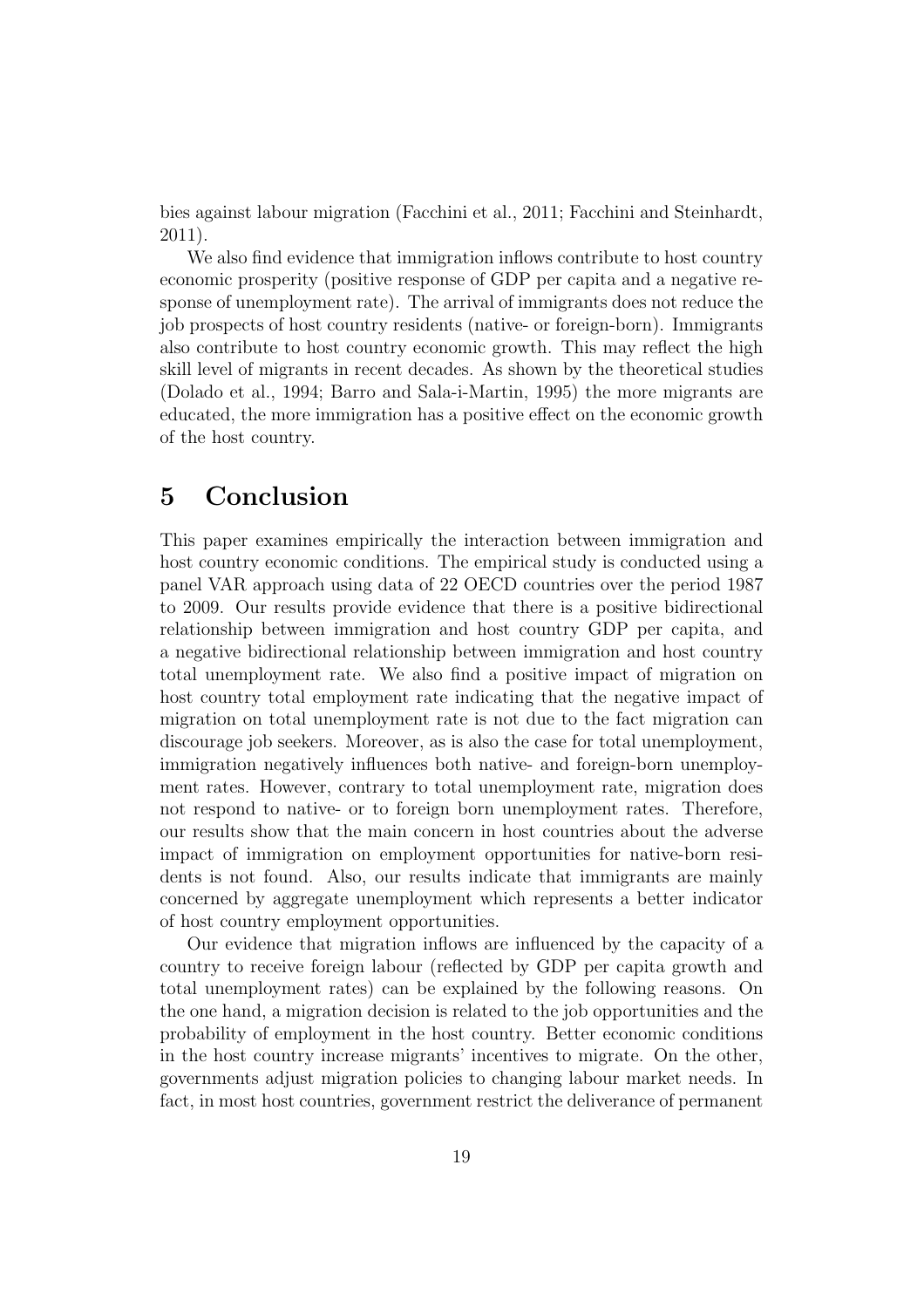residence permits in periods of high unemployment. Therefore, the negative response of net migration (as measured by permanent and long-term movements) to unemployment seems to be related to immigration policy. Moreover, better economic conditions in the host country can reduce the concern about the link between migration and native-born employment opportunities, and so reduce the incentives of anti-immigration lobbies. Countries with higher unemployment are less attractive to migrants and are willing to pursue more restrictive immigration policies.

Our finding that migration inflows contribute to host country economic prosperity (positive impact on GDP per capita and total unemployment rate) reflects the high skill levels of migrants in recent decades. As shown by the theoretical studies (Dolado et al., 1994; Barro and Sala-i-Martin, 1995 the more migrants are educated, the more immigration has a positive effect on economic growth in the host country.

In order to tackle the problem of aging populations, immigration may be considered as a potential solution to compensate for labour shortage in many OECD countries. Our results indicate that immigration flows, do not harm the employment prospects of residents,native- or foreign-born. Hence, OECD countries may adjust immigration policies to labour market needs, and can receive more migrants, without worrying about a potential negative impact on growth and employment.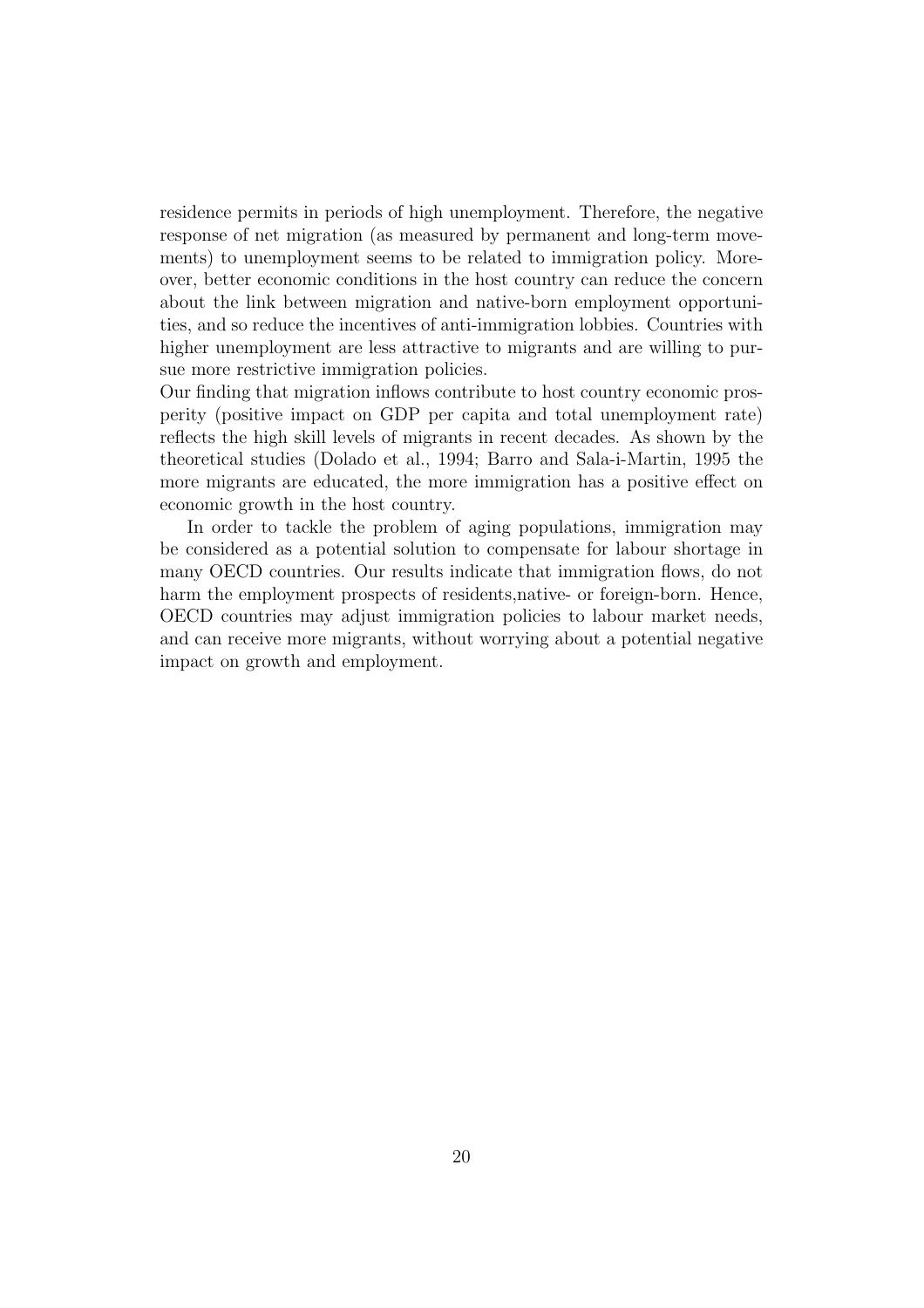# Appendix

# A-1 Migration Trends

|                | Net migration    |                |        | Average annual         |  |  |
|----------------|------------------|----------------|--------|------------------------|--|--|
|                | (000s)           |                |        | net migration $(000s)$ |  |  |
| Country        | 1987             | 1997           | 2007   | $1987 - 2009$          |  |  |
| Germany        | $\overline{220}$ | 94             | 44     | 330                    |  |  |
| Spain          | 14               | 64             | 716    | 265                    |  |  |
| Italy          | $-10$            | 127            | 495    | 211                    |  |  |
| United Kingdom | 22               | 52             | 207    | 111                    |  |  |
| France         | 44               | 40             | 75     | 72                     |  |  |
| Greece         | 20               | 61             | 40     | 54                     |  |  |
| Switzerland    | 26               | -7             | 75     | 37                     |  |  |
| Belgium        | -1               | 20             | $55\,$ | 34                     |  |  |
| Sweden         | $20\,$           | 6              | $54\,$ | 30                     |  |  |
| Austria        | $\overline{2}$   | $\overline{2}$ | $35\,$ | 29                     |  |  |
| Netherlands    | 44               | 28             | $-6$   | 28                     |  |  |
| Portugal       | $-38$            | 29             | $20\,$ | 17                     |  |  |
| Norway         | 13               | 11             | 40     | 15                     |  |  |
| Ireland        | $-37$            | 19             | 46     | 13                     |  |  |
| Denmark        | $\,6$            | 12             | $23\,$ | 12                     |  |  |
| Finland        | $\mathbf{1}$     | $\overline{4}$ | 13     | $\,6\,$                |  |  |
| Luxembourg     | $\overline{2}$   | 4              | $\,6$  | 4                      |  |  |
| Iceland        | $\overline{1}$   | $\overline{0}$ | 5      | $\mathbf{1}$           |  |  |
| Europe         | 349              | 565            | 1943   | 1226                   |  |  |
| United States  | 666              | 1309           | 823    | 1005                   |  |  |
| Canada         | 164              | 154            | 235    | 195                    |  |  |
| Australia      | 126              | 72             | 216    | 129                    |  |  |
| New Zealand    | $-11$            | 8              | 6      | 8                      |  |  |
| OECD           | 1294             | 2107           | 3223   | 2563                   |  |  |

Table A-1: Net migration in some OECD countries 1987-2009

Source : Authors' tabulation, Labour Force Statistics, OECD (2011)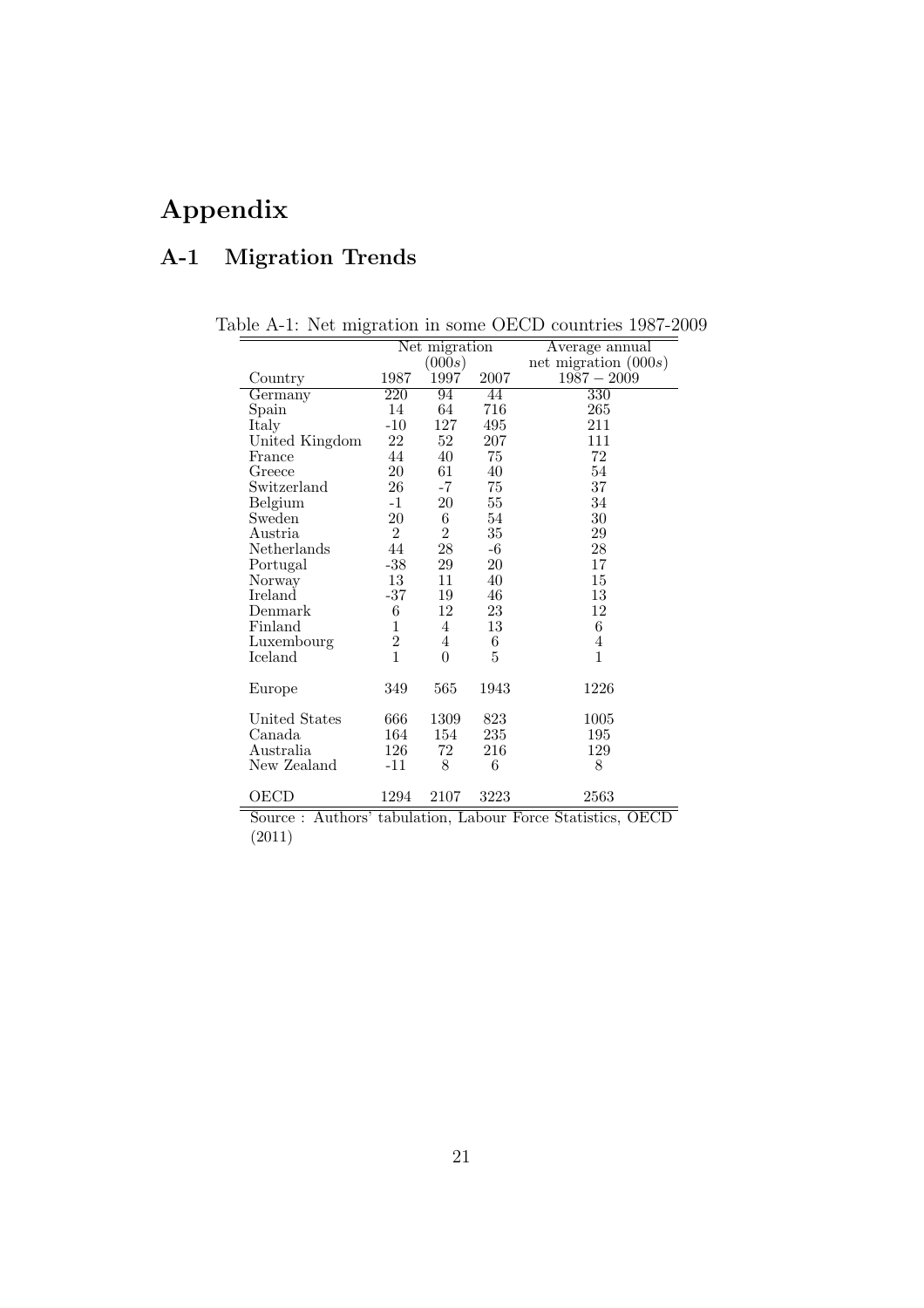

Figure A-1: Net migration rate in some OECD countries (per 1000 inhabitants)

Net immigration rate is the number of immigrants less the number of emigrants expressed per 1,000 population.

Source: Authors' calculation, Labour Force Statistics, OECD (2011)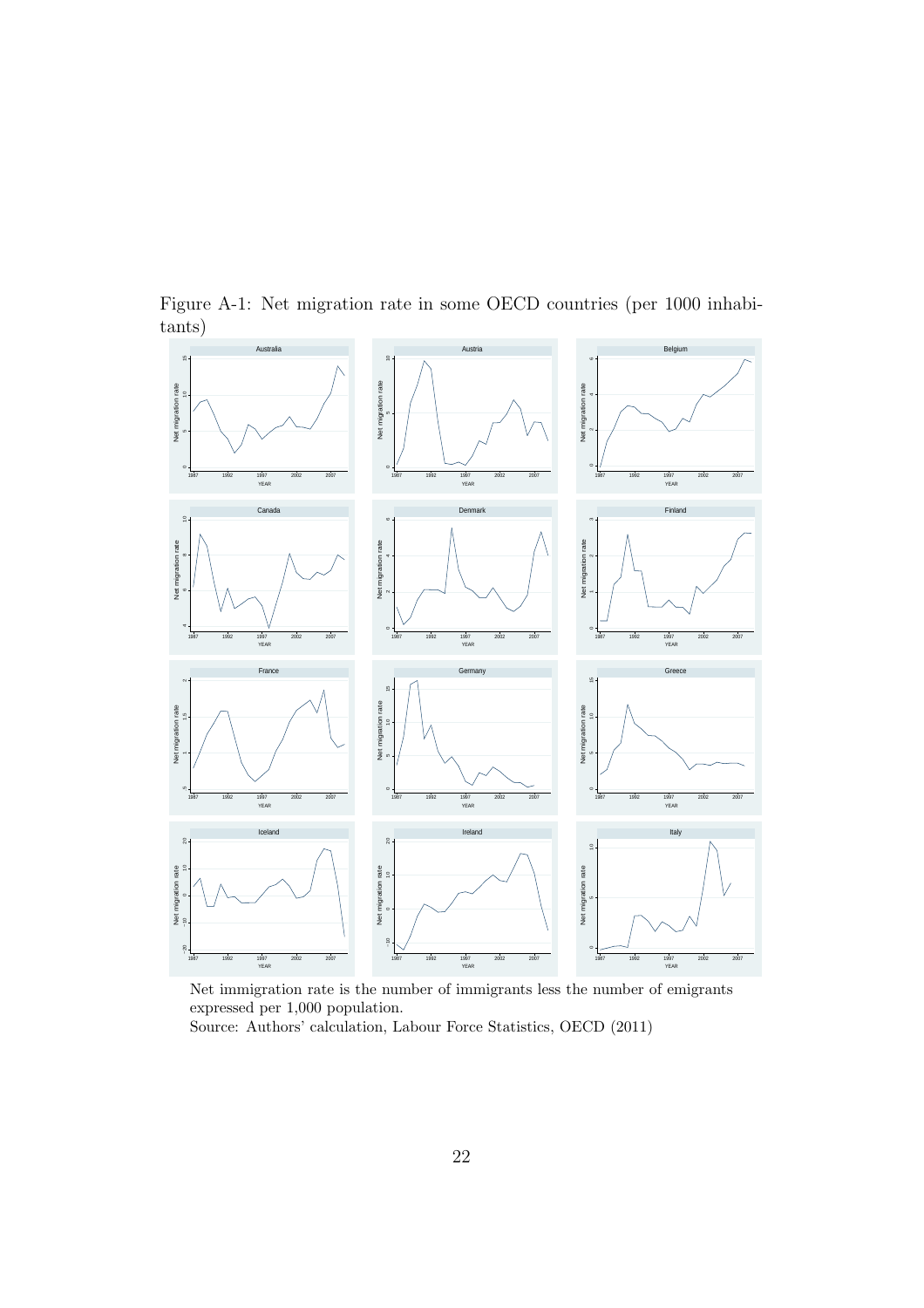

Figure A-1: Net migration rate in some OECD countries (per 1000 inhabitants) (continued)

Net immigration rate is the number of immigrants less the number of emigrants per 1,000 total population.

Source: Authors' calculation, Labour Force Statistics, OECD (2011)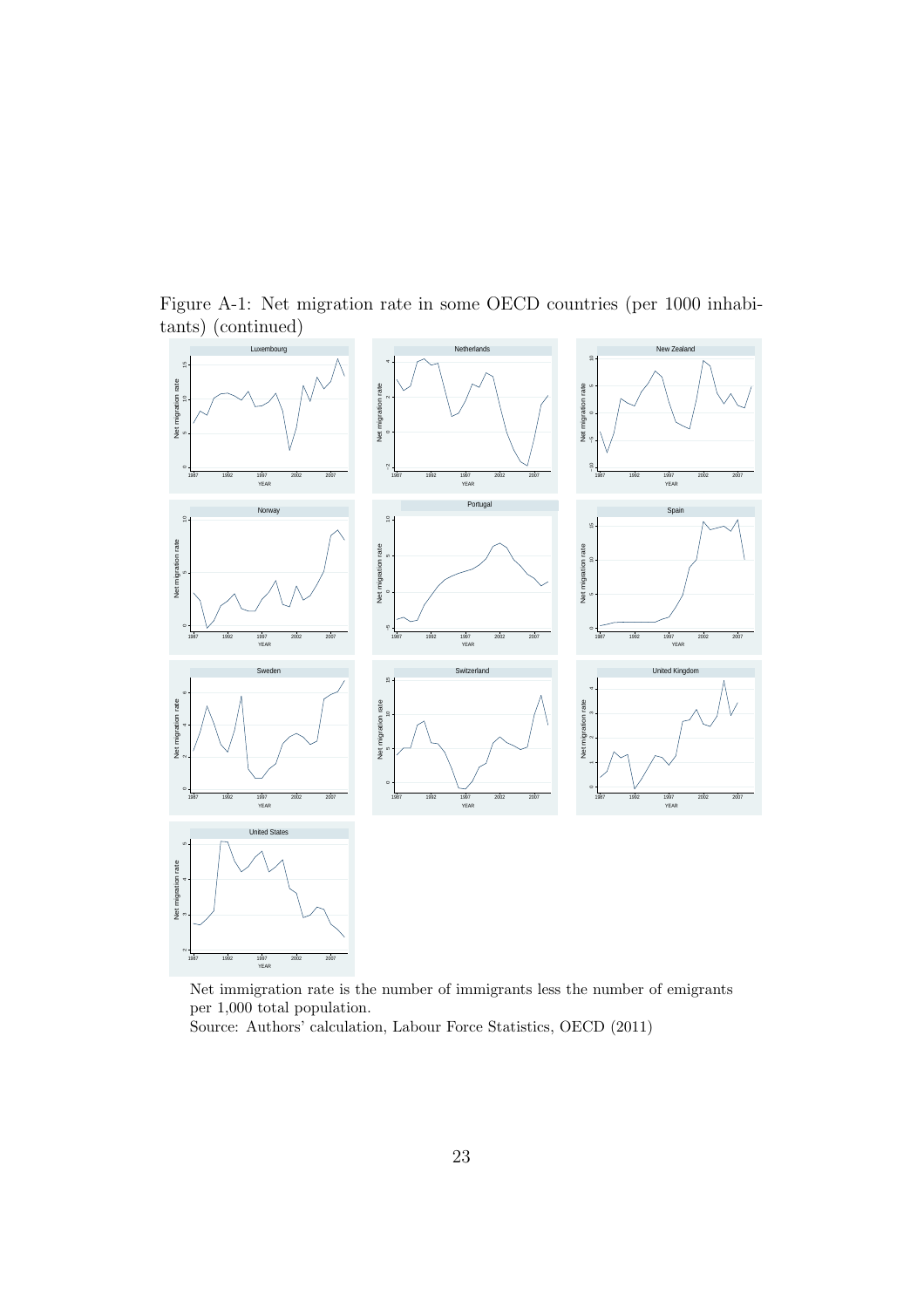#### A-2 Sensitive analysis to alternative ordering

This section reports results using two alternative orderings in VAR: Alternative ordering 1:  $(\Delta Y, \Delta U, \Delta M)$ Alternative ordering 2:  $(\Delta Y, \Delta M, \Delta U)$ 



Note: The solid line shows the impulse responses. The dashed lines indicate five standard error confidence band around the estimate. Errors are generated by Monte-Carlo with 1000 repetitions.

| Variation in the row variable explained by column variable |            |             |         |                                 |                       |                  |       |  |
|------------------------------------------------------------|------------|-------------|---------|---------------------------------|-----------------------|------------------|-------|--|
| $(in \% 10 \text{ periods ahead})$                         |            |             |         |                                 |                       |                  |       |  |
| Alternative ordering 1<br>Alternative ordering 2           |            |             |         |                                 |                       |                  |       |  |
|                                                            | ΛM         | $\Lambda Y$ | AH      | $\Lambda Y$<br>$\wedge$ M<br>ΑU |                       |                  |       |  |
| $\Delta M$                                                 | 88.55 6.40 |             | 5.44    |                                 | $\Delta M$ 89.75 5.52 |                  | 4.72  |  |
| $\Lambda Y$                                                |            | 6.26 77.77  | - 16.91 | $\Delta Y$                      |                       | 5.76 77.68 16.56 |       |  |
| ΑU                                                         | 8.03       | 30.65 61.44 |         | AH                              |                       | 8.53 30.40       | 61.19 |  |

Table A-2: Variance decomposition analysis- Alternative orderings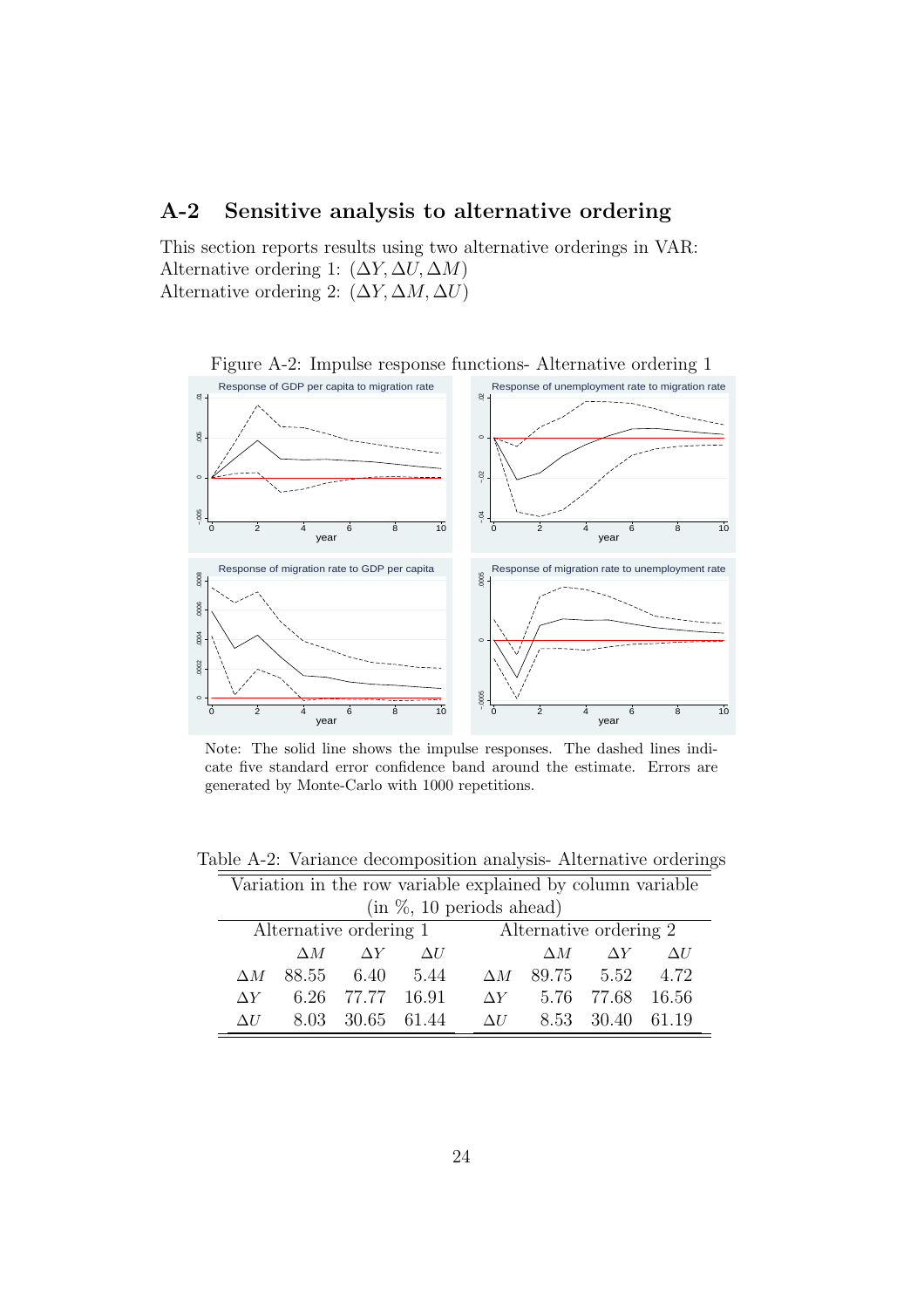

Figure A-3: Impulse response functions- Alternative ordering 2

Note: The solid line shows the impulse responses. The dashed lines indicate five standard error confidence band around the estimate. Errors are generated by Monte-Carlo with 1000 repetitions.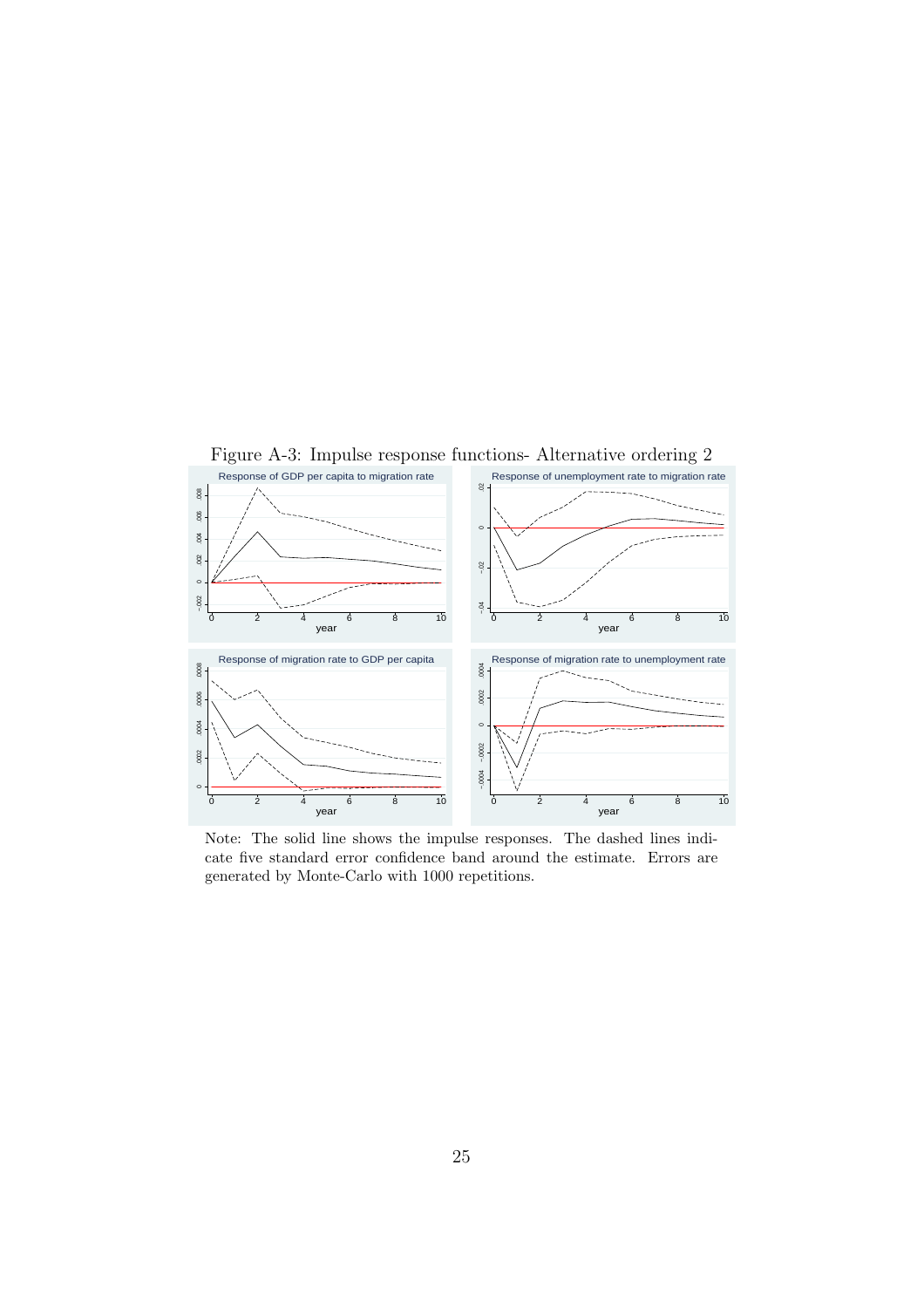## References

- Angrist, J.D. and Kugler, A.D. (2003). Protective or counter-productive? Labour market institutions and the effect of immigration on EU natives? Economic Journal, 113(488), 302-331.
- Arellano, M. and Bover, O. (1995). Another Look at the Instrumental Variable Estimation of Error-Components Models. Journal of Econometrics 68(1), 29-52.
- Barcellos, S. H. (2010). The Dynamics of Immigration and Wages. RAND Working Paper No. WR-755.
- Barro, R. and Sala-i-Martin, X. (1995). Economic Growth. *McGraw-Hill.* New York.
- Benhabib, J. (1996). On the political economy of immigration. European Economic Review, 40(9), 1737-1743.
- Bertoli, S., Fernández-Huertas M. J. (2011). Multilateral Resistance to Migration. IZA Discussion Papers 5958, Institute for the Study of Labor  $(IZA).$
- Blanchet, D. (2002). Immigration et avenir démographique. Commissariat général du Plan, Octobre, 359-365.
- Campbell, J. and Perron, P., (1991). Pitfalls and Opportunities: What Macroeconomists Should Know about Unit Roots. NBER Macroeconomics Annual, eds. O. Blanchard and S. Fisher Cambridge, Massachusetts: MIT Press.
- Card, D. (1990) The impact of the Mariel boatlift on the Miami labor market. Industrial and Labor Relations Review, 43(2), 245-257.
- Card, D. (2007). How Immigration Affects U.S. Cities. CReAM Discussion Paper Series 0711, Centre for Research and Analysis of Migration (CReAM), Department of Economics, University College London.
- Choi I., (2001). Unit root tests for panel data.Journal of International Money and Banking, 20, 249272.
- Chojnicki, X., Docquier, F. and Ragot, L. (2005). L'immigration "choisie" face aux défis économiques du vieillissement démographique. Revue  $économique, 56(6), 1359-1384.$
- Damette, O. and Fromentine, V. (2013). Migration and labour markets in OECD countries: a panel cointegration approach. Applied Economics,  $45(16)$ .
- Dolado, J., Goria, A. and Ichino, A. (1994). Immigration, human capital and growth in the host country: evidence from pooled country Data. Journal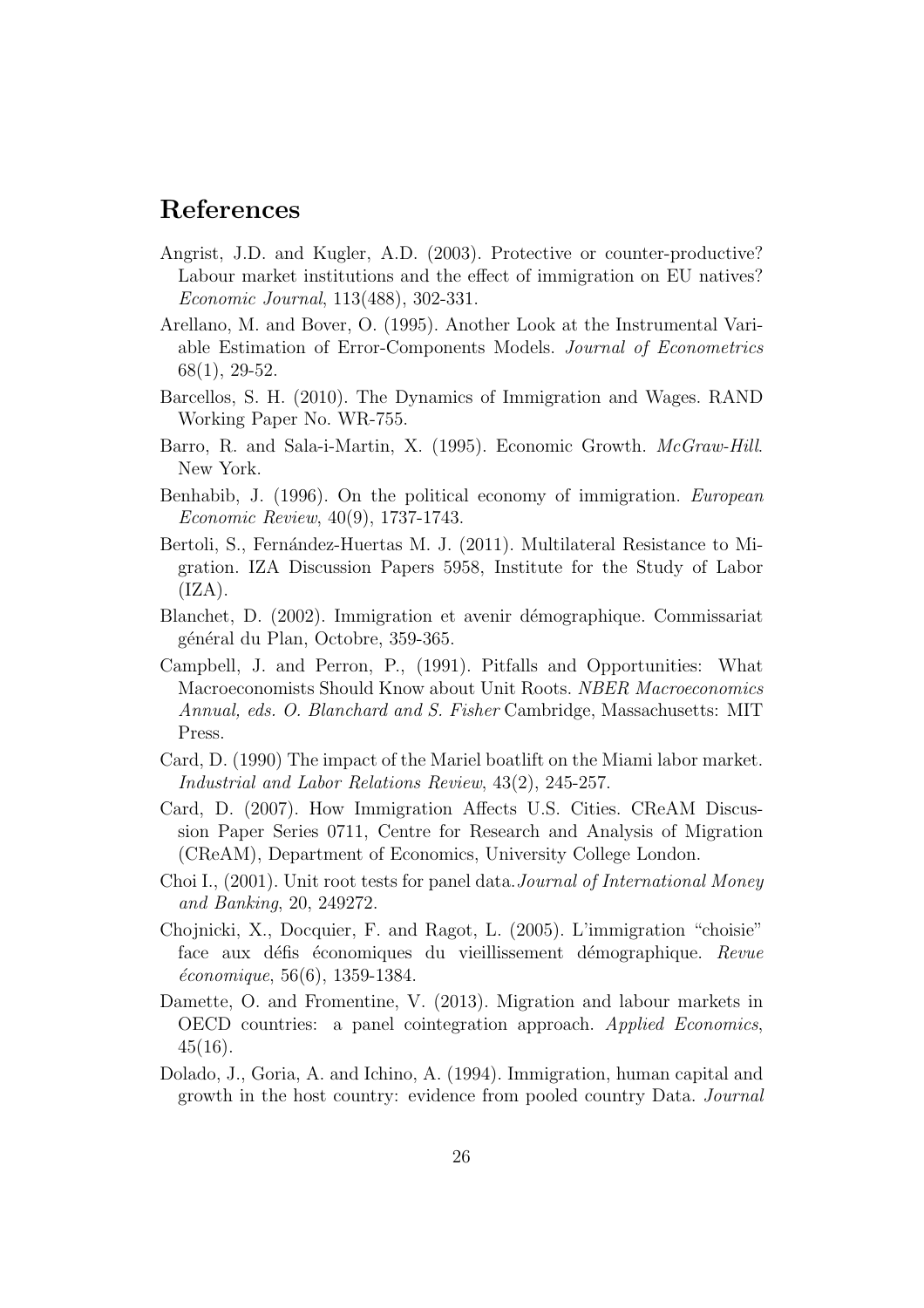of Population Economics, 7(2), 193-215.

- Dustmann, C., Fabbri, F. and Preston, I. (2005). The Impact of Immigration on the British Labour Market. The Economic Journal, 115(507), 324-341.
- Facchini, G., Mayda, A. M., Mishra, P. (2011). Do interest groups affect US immigration policy? *Journal of International Economics*, 85(1), 114-128.
- Facchini, G., Steinhardt, M. F. (2011). What drives U.S. immigration policy? Evidence from congressional roll call votes. Journal of Public Economics 95(7-8), 734-743.
- Gross, D. M. and Schmitt, N. (2012) Low- and high-skill migration flows: free mobility versus other determinants, Applied Economics, 44, 120.
- Hadri,K., (2000). Testing for Stationarity in Heterogeneous Panel Data. Econometric Journal, 3(2), 14861.
- Harris, J. and Todaro, M. 1970. Migration, Unemployment and Development: A Two-sector Analysis. American Economic Review, 60, 126142.
- Hunt, J. (1992) The impact of the 1962 repatriates from Algeria on the French labor market. Industrial and Labor Relations Review 45(3), 556-572.
- Im, K., Pesaran, M. and Shin, R., (2003). Testing for Unit Roots in Heterogeneous Panels. Journal of Econometrics, 115(1), 5374.
- Islam, A. (2007). Immigration and Unemployment Relationship: Evidence from Canada. Australian Economic Papers, 46(1), 52-66.
- Jean, S. and Jimenez, M. (2007). The Unemployment Impact of Immigration in OECD Countries. OECD Economics Department Working Paper, No. 563.
- Leybourne, S., (1995). Testing for Unit Roots Using Forward and Reverse DickeyFuller Regressions. Oxford Bulletin of Economics and Statistics, 57(4), 55971.
- Love, I. and Zicchino, L. (2006). Financial development and dynamic investment behavior: Evidence from Panel VAR. Quarterly Review of Economics and Finance, 46(2), 190-210.
- Marr, W. and Siklos, P. (1994). The Link between Immigration and Unemployment in Canada. Journal of Policy Modeling, 16(1), 1-26.
- Mayda, A. M. (2010). International migration: a panel data analysis of the determinants of bilateral flows. Journal of Population Economics, 23, 124974.
- Morley, B. (2006). Causality between economic growth and immigration: An ARDL bounds testing approach. *Economics Letters*, 90(1), 72-76.
- OECD (2006). International Migration Outlook. OECD Publishing